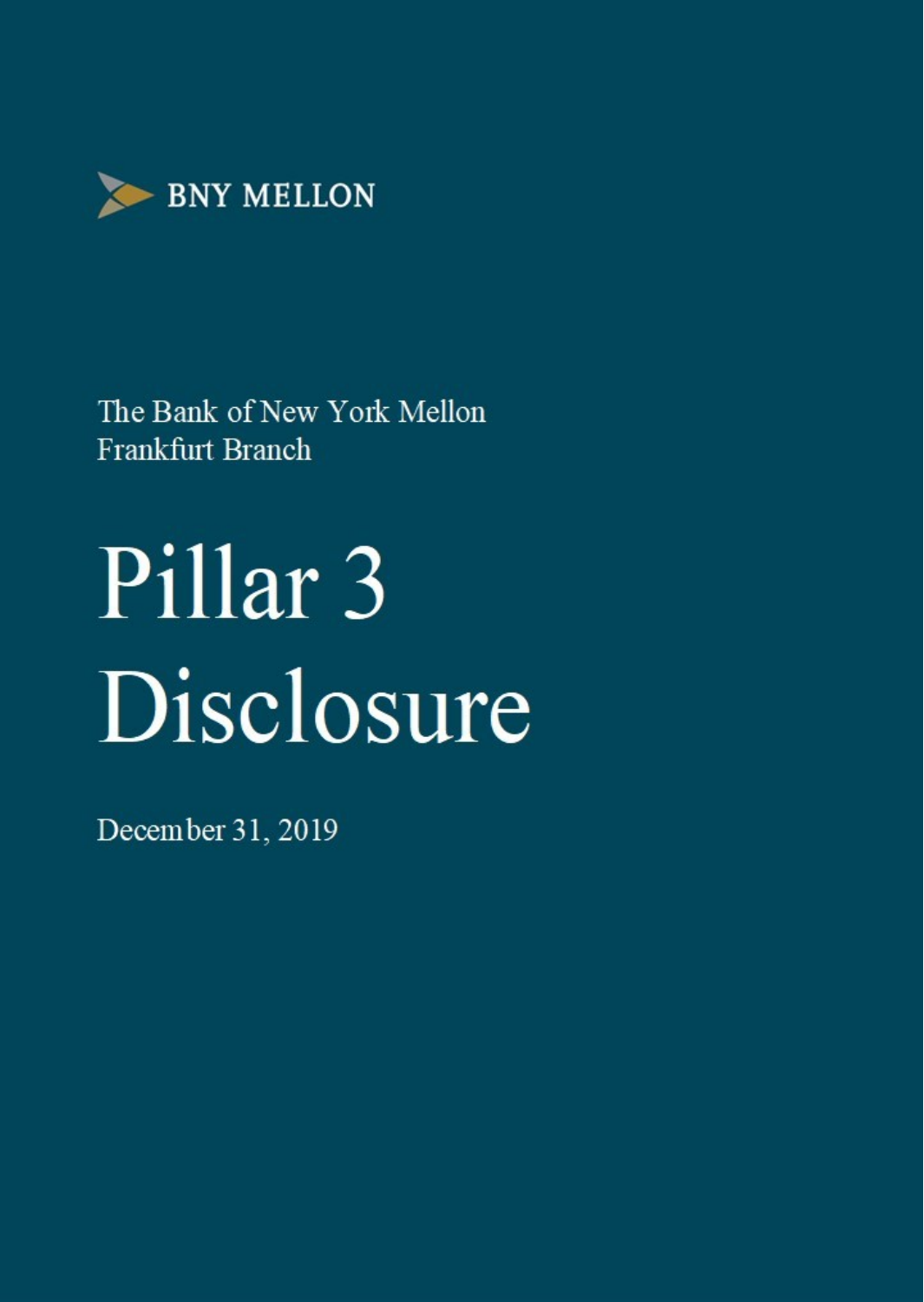|       | <b>Executive summary</b>                                                |                |
|-------|-------------------------------------------------------------------------|----------------|
| 1.    | <b>Article 431 CRR - Scope of disclosure requirements</b>               | 5              |
| 1.1   | Disclosure policy                                                       | 5              |
| 1.2   | The Basel III framework                                                 | 6              |
| 1.3   | Purpose of Pillar 3                                                     | $\overline{7}$ |
| 1.4   | Article 432 CRR - Non-material, proprietary or confidential information | 8              |
| 1.5   | Article 433/434 CRR - Frequency and means of disclosure                 | 8              |
| 1.6   | Branch management approval                                              | 8              |
| 1.7   | Key 2019 and subsequent events                                          | 9              |
| 1.8   | Article 437 CRR - Own funds                                             | 9              |
| 1.9   | Article 436 CRR - Scope of application                                  | $9\,$          |
| 1.10  | Core business lines                                                     | 11             |
|       | <b>Risk</b>                                                             |                |
| 2.    | Article 435 CRR - Risk management objectives and policies               | 12             |
| 2.1   | Board of directors of parent company                                    | 13             |
| 2.2   | Risk governance                                                         | 13             |
| 2.2.1 | Branch management                                                       | 13             |
| 2.2.2 | Legal entity risk management                                            | 14             |
| 2.2.3 | Regional risk governance                                                | 14             |
| 2.2.4 | Business unit risk management                                           | 15             |
| 2.3   | Risk management framework                                               | 16             |
| 2.4   | Risk register                                                           | 17             |
| 2.5   | <b>Risk appetite</b>                                                    | 18             |
| 2.6   | Credit risk                                                             | 18             |
|       |                                                                         |                |

2.7.1 Risk and control self-assessment [18](#page-17-0) 2.7.2 Key risk indicators [19](#page-18-0) 2.7.3 Operational risk events [19](#page-18-0) 2.8 Article 445 CRR - Exposure to market risk [19](#page-18-0) 2.9 Liquidity risk [20](#page-19-0) Table 1: Key Metrics [21](#page-20-0) 2.10 High-level assessment [22](#page-21-0)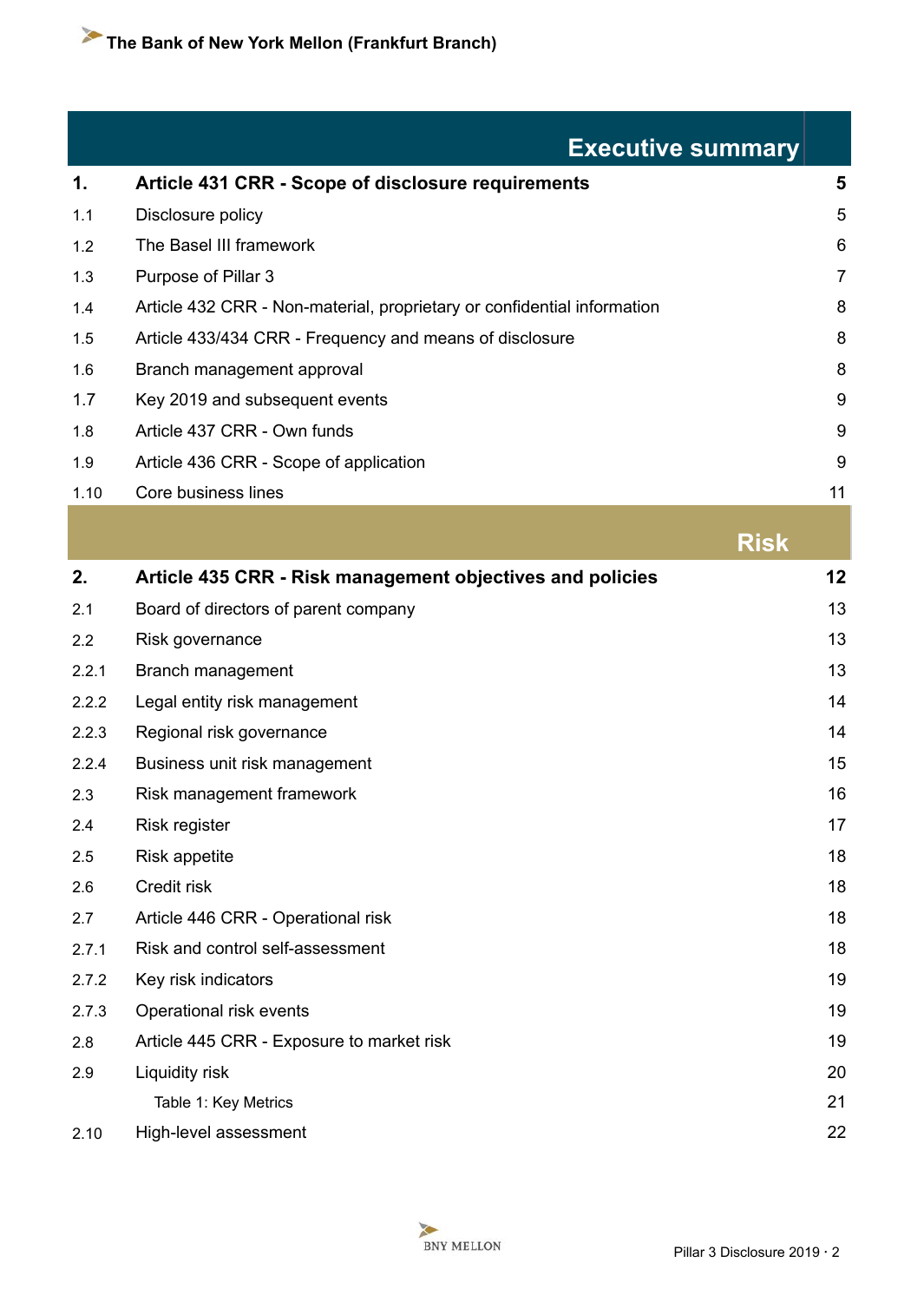| 2.11 | Stress testing                                                 | 22 |
|------|----------------------------------------------------------------|----|
| 2.12 | Escalation of risks and issues                                 | 22 |
|      | <b>Human resources</b>                                         |    |
| 3.   | <b>Article 450 CRR - Remuneration policy</b>                   | 23 |
| 3.1  | Governance                                                     | 23 |
| 3.2  | Aligning pay with performance                                  | 24 |
| 3.3  | Reference to German remuneration report ("Verguetungsbericht") | 24 |

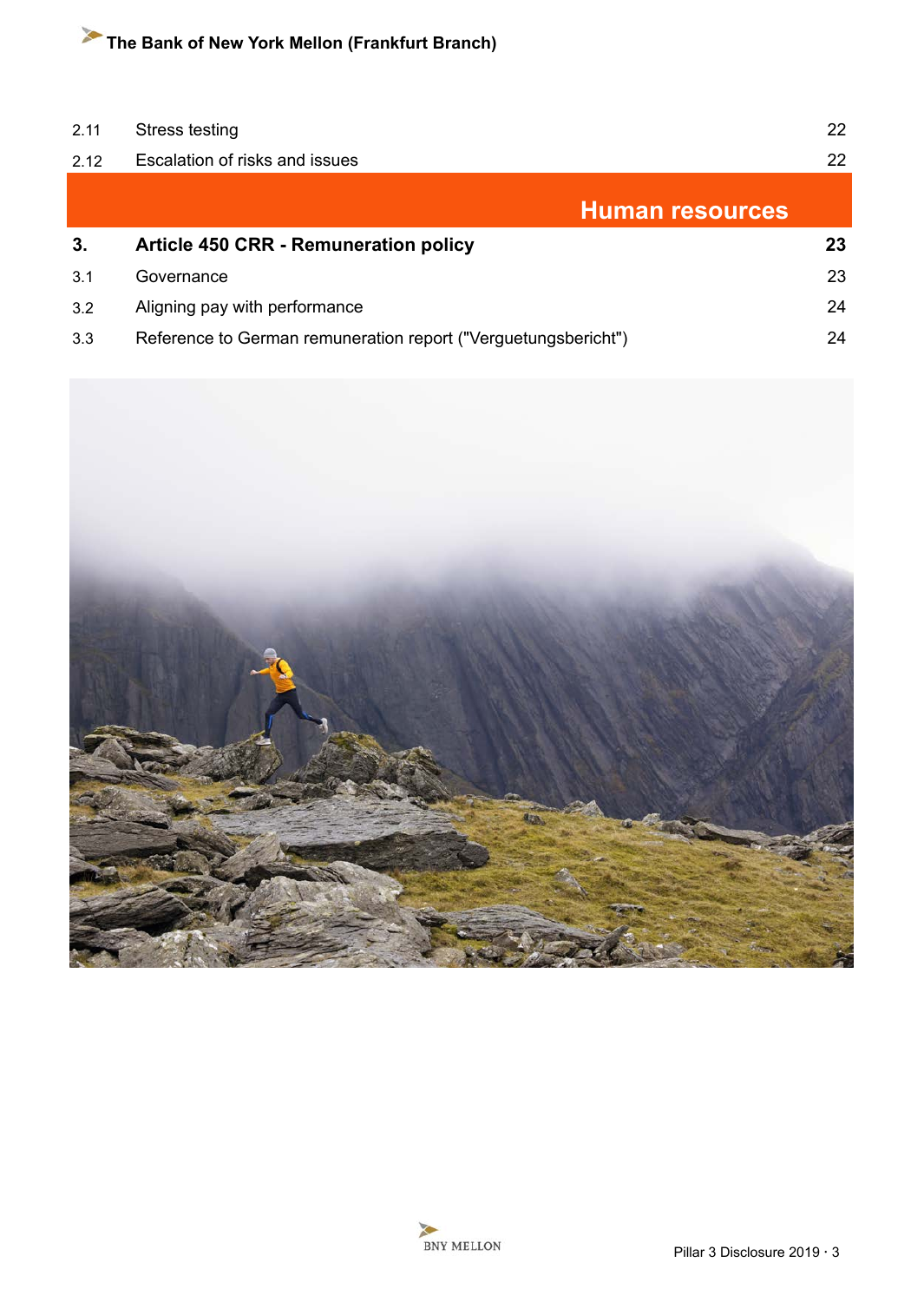## **Appendices**

## **Appendix 1 Glossary of terms [25](#page-24-0)**



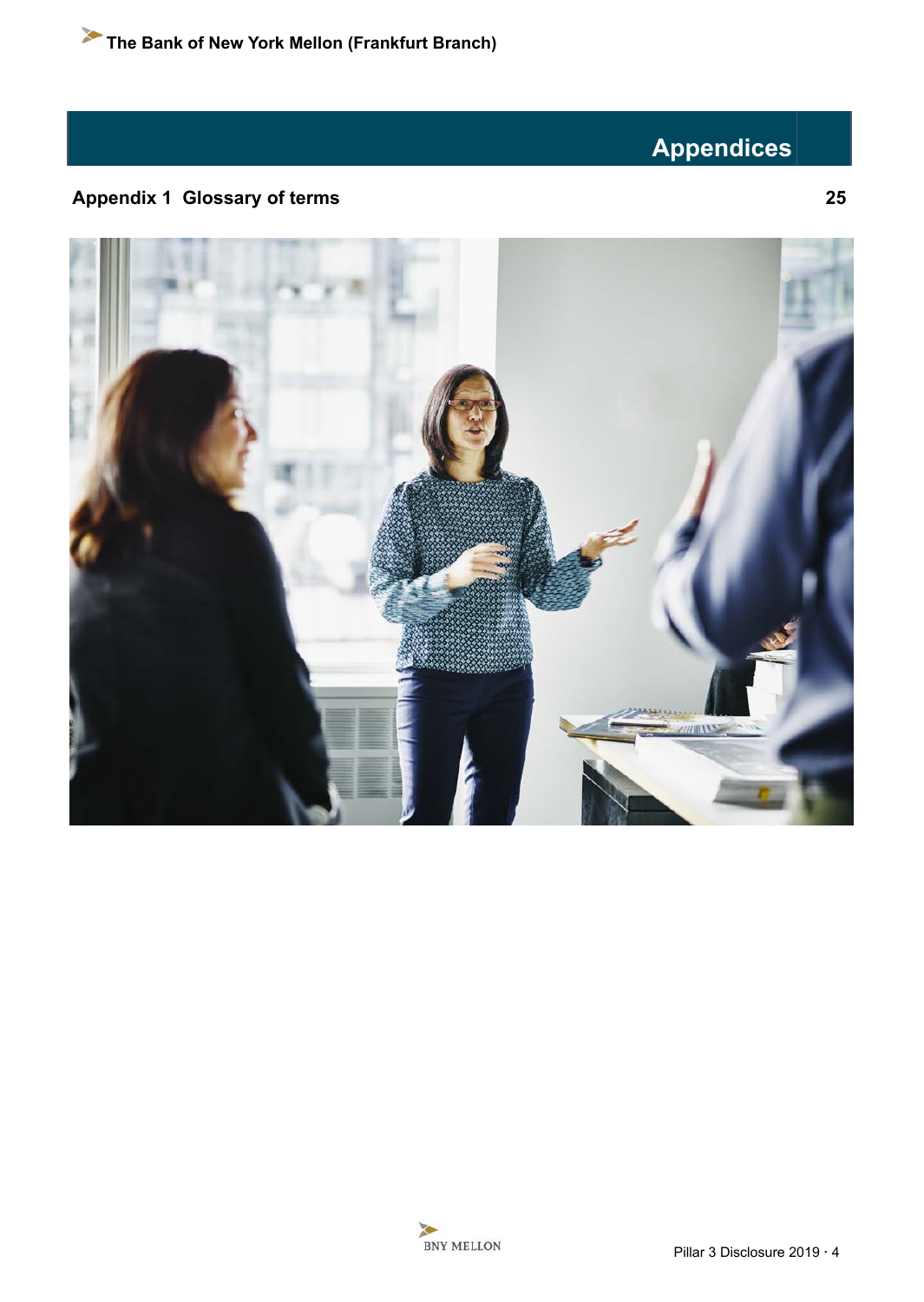## **Executive summary**

<span id="page-4-0"></span>



### **1 Article 431 CRR - Scope of disclosure requirements**

#### **1.1 Disclosure policy**

This document comprises The Bank of New York Mellon Frankfurt Branch ("BNY Mellon Frankfurt Branch") Pillar 3 disclosures on capital and risk management at 31 December 2019. These disclosures are published in accordance with the requirements of the Capital Requirements Regulation (CRR) and the Capital Requirements Directive (CRD) referred to together as CRD IV, which came into effect on 1 January 2014. CRD IV has the effect of implementing the international Basel III reforms of the Basel Committee on Banking Supervision within the European Union. The Pillar 3 disclosure requirements are contained in Part Eight of the CRR, in particular articles 431 to 455, which in conjunction with §26a and §53 Kreditwesengesetz (KWG) defines the disclosure requirements for BNY Mellon Frankfurt Branch.

Pillar 3 disclosures are required for a consolidated group and for those parts of the group covered by CRD IV. When assessing the appropriateness of these disclosures in the application of Article 431(3) in the CRR, BNY Mellon Frankfurt Branch has ensured adherence to the following principles of: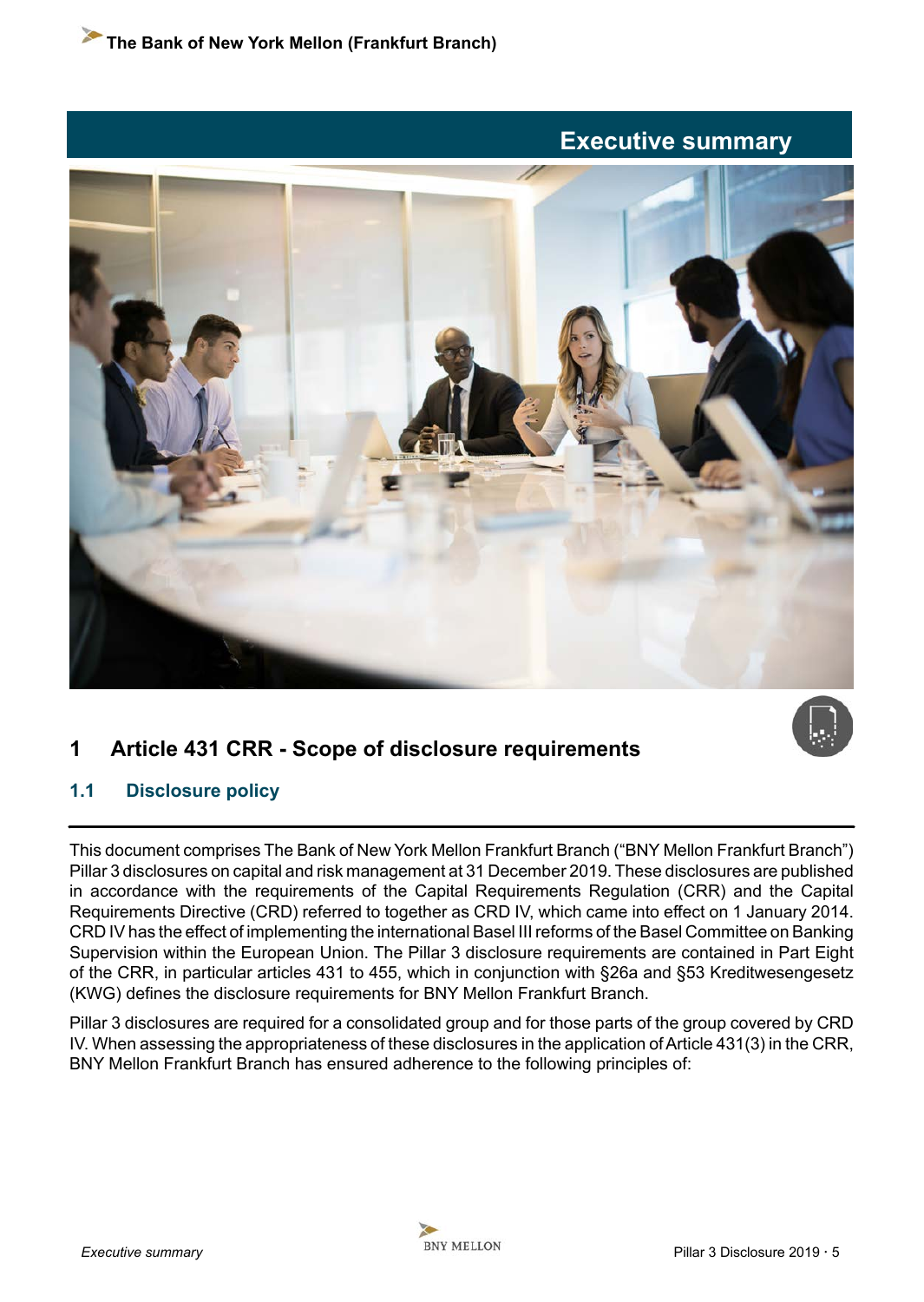<span id="page-5-0"></span>



Information in this report has been prepared solely to meet Pillar 3 disclosure requirements of BNY Mellon Frankfurt Branch. These disclosures provide certain specified information relating to capital, risk, management of those risks and for no other purpose. These disclosures do not constitute any form of financial statement on the business nor do they constitute any form of contemporary or forward looking record or opinion.

Unless indicated otherwise, information contained within the Pillar 3 disclosure has not been subject to external audit.

BNY Mellon Frankfurt Branch will reassess the need to publish some or all of the disclosures more frequently than annually in light of any significant change to the relevant characteristics of its business including disclosure about capital resources and adequacy, and information about risk exposure and other items prone to rapid change.

The following risk metrics present BNY Mellon Frankfurt Branch's key risk components as at 31 December 2019. Please see *[Key Metrics](#page-20-0)* for the further details.



#### **1.2 The Basel III framework**

Basel III is the international banking accord intended to strengthen the measurement and monitoring of financial institutions' capital. The Basel III framework was implemented in the European Union through the Capital Requirements Directive (CRD) and establishes a more risk sensitive approach to capital management. It is comprised of three pillars: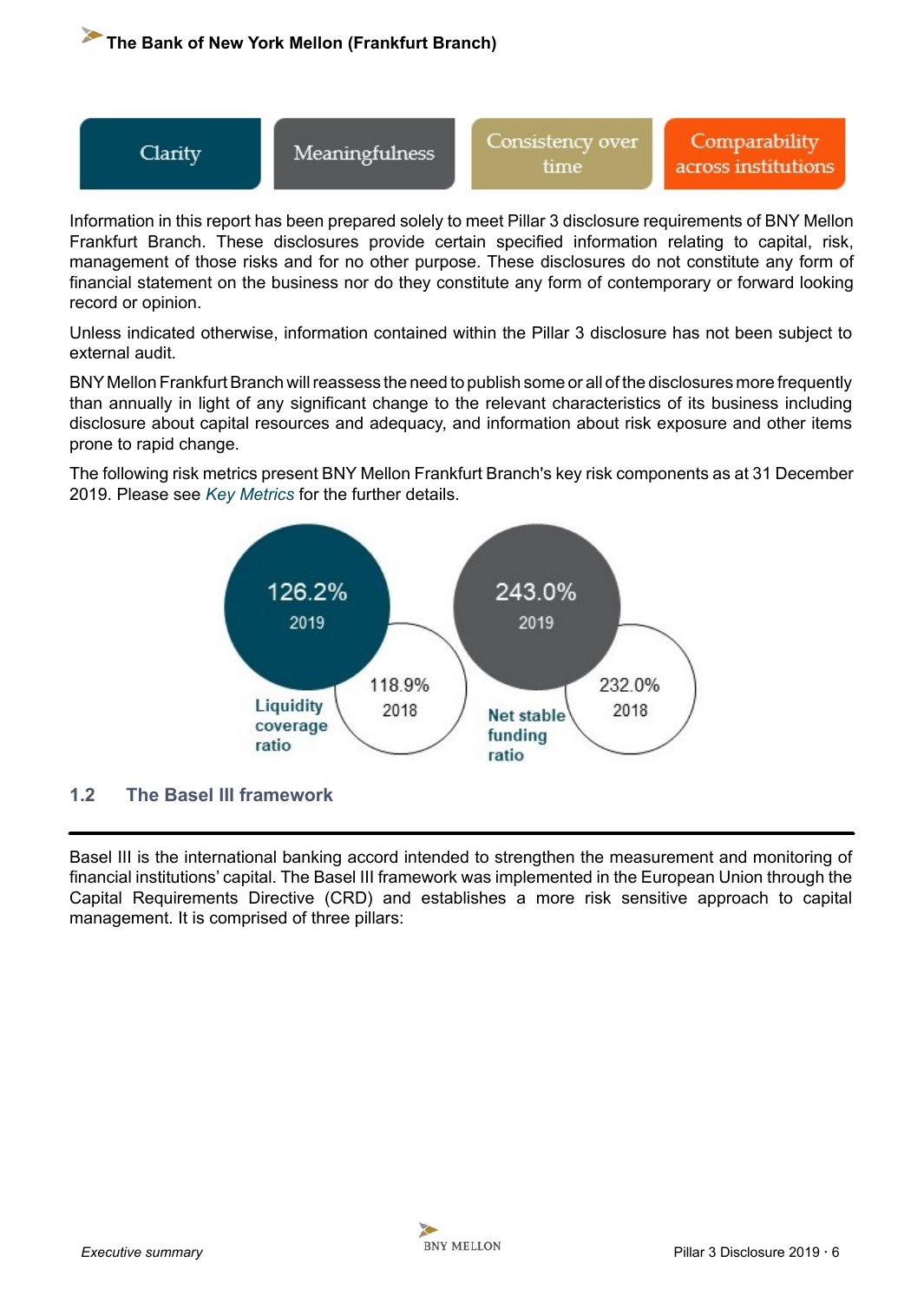#### <span id="page-6-0"></span>**Pillar 1 - Minimum capital requirement:**

Establishes rules for the calculation of minimum capital for credit risk, counterparty credit risk, market risk, operational risk and capital resources requirements.

#### **Pillar 2 - Supervisory review process:**

Requires firms and supervisors to undertake an internal capital adequacy assessment process to determine whether the financial institution needs to hold additional capital against risks not adequately covered in Pillar 1 and to take action accordingly.

#### **Pillar 3 - Market discipline:**

Complements the other two pillars and effects market discipline through public disclosure showing an institution's risk management policies, approach to capital management, capital resources and an analysis of its credit risk exposures.

Wherever possible and relevant, consistency has been ensured between The Bank of New York Mellon ("BNY Mellon") Pillar 3 disclosures, Pillar 1 reporting and Pillar 2 ICAAP ('Internal Capital Adequacy Assessment Process') content e.g. disclosures concerning risk management practices and capital resources at the year end.

#### **1.3 Purpose of Pillar 3**

Pillar 3 requires the external publication of exposures and associated risk weighted assets and the approach to calculating capital requirements for the following risk types:



- **Credit:** The risk of loss if any of our borrowers or other counterparties were to default on their obligations to us. Credit risk is resident in the majority of our assets, but primarily concentrated in the loan and securities books, as well as off-balance sheet exposures such as lending commitments, letters of credit ("LC"), and securities lending indemnifications;
- **Operational:** The risk of loss resulting from inadequate or failed internal processes, human factors and systems, breaches of technology and information systems, or from external events. Also includes fiduciary risk, reputational risk, and litigation risk;
- Market: The risk of loss due to adverse changes in the financial markets. Our market risks are primarily interest rate and foreign exchange ("FX") risk. BNY Mellon Frankfurt Branch is not faced with a market risk and has no securities portfolio, trading book or equity investments; and
- **Liquidity:** The risk that BNY Mellon cannot meet its cash and collateral obligations at a reasonable cost for both expected and unexpected cash flows, without adversely affecting daily operations or financial conditions. Liquidity risk can arise from cash flow mismatches, market constraints from inability to convert assets to cash, inability to raise cash in the markets, deposit run-off, or contingent liquidity events.

These Pillar 3 disclosures only focus on those risk and exposure types relevant to BNY Mellon Frankfurt Branch.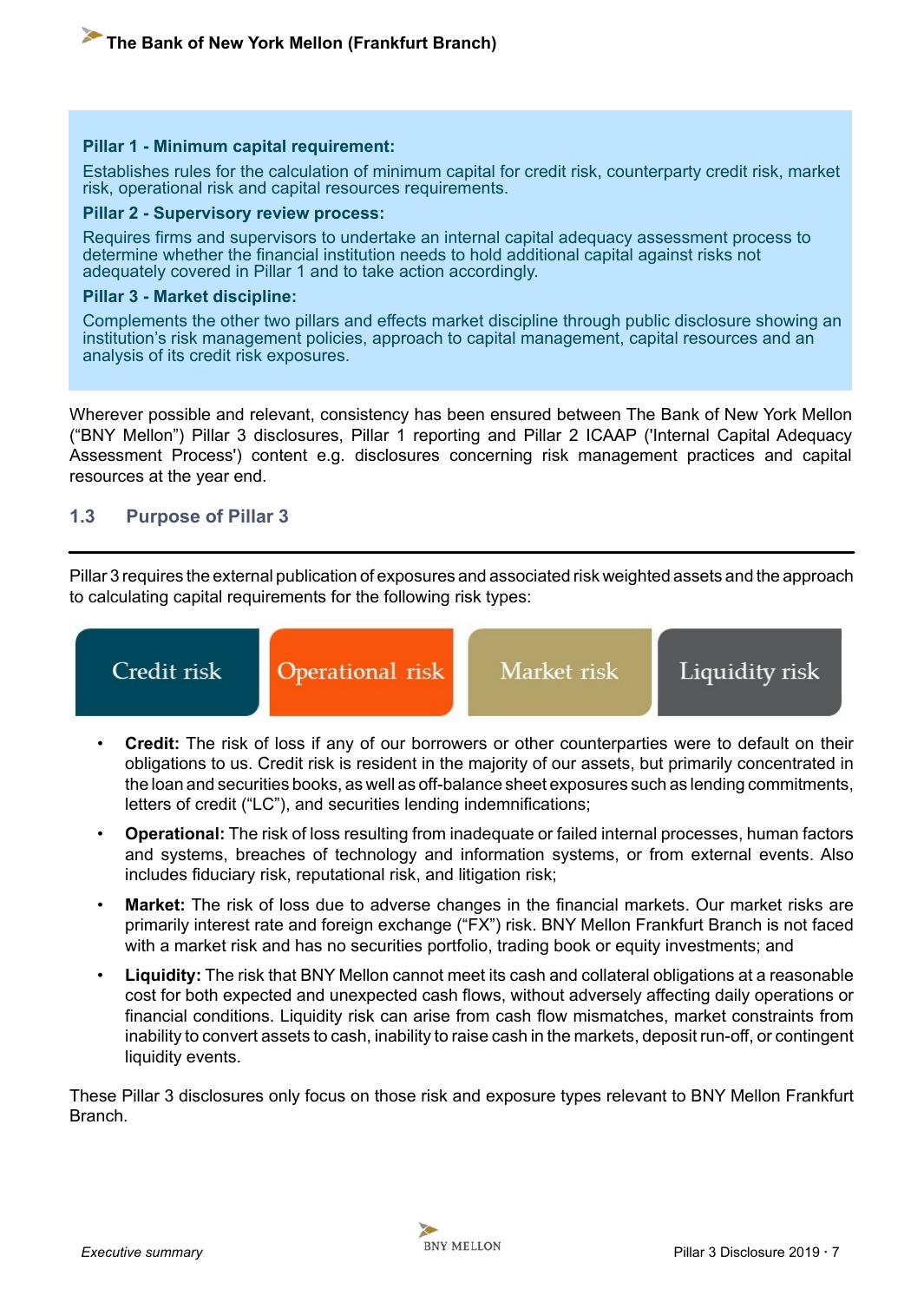<span id="page-7-0"></span>BNY Mellon Frankfurt Branch includes both quantitative and qualitative disclosures to show the relevant information and an analysis of its credit risk exposures. The disclosures also include, where appropriate, comparative figures for the prior year and an analysis of the more significant movements to provide greater insight into its approach to risk management.

#### **1.4 Article 432 CRR - Non-material, proprietary or confidential information**

In accordance with CRD IV, the Branch Management of BNY Mellon Frankfurt Branch may omit one or more disclosures if the information provided is not regarded as material. The criteria for materiality used in these disclosures is that BNY Mellon Frankfurt Branch will regard as material any information where its omission or misstatement could change or influence the assessment or decision of a user relying on that information for the purpose of making economic decisions.

Furthermore, the Branch Management may omit one or more disclosures if the information provided is regarded as proprietary or confidential. Information is regarded as proprietary if disclosing it publicly would undermine its competitive position. It may include information on products or systems which, if shared with competitors, would render an institution's investment therein less valuable. In such circumstance, the branch management of BNY Mellon Frankfurt Branch will state in its disclosures the fact that specific items of information are not disclosed and the reason for non-disclosure. In addition it will publish more general information about the subject matter of the disclosure requirement except where these are to be classified as confidential.

BNY Mellon Frankfurt Branch undertakes no obligation to revise or to update any forward looking or other statement contained within this report regardless of whether or not those statements are affected as a result of new information or future events.

#### **1.5 Article 433/434 CRR - Frequency and means of disclosure**

Disclosure will be made annually based on calendar year end and will be published in conjunction with the preparation of the Annual Report and Financial Statements. BNY Mellon Frankfurt Branch will reassess the need to publish some or all of the disclosures more frequently than annually in light of any significant change to the relevant characteristics of its business including disclosure about capital resources and adequacy, and information about risk exposure and other items prone to rapid change.

This policy will be periodically reassessed and updated in light of market developments associated with Pillar 3.

Disclosures will be made annually and will be published on BNY Mellon Corporation website under the heading <<Germany (Bundesanstalt fuer Finanzdienstleistungsaufsicht / German Banking Supervisory Authority)>>. The website can be accessed using the link below:

*[BNY Mellon Pillar 3 Disclosures](https://www.bnymellon.com/us/en/investor-relations/other-regulatory.jsp#pillar3)*

#### **1.6 Branch management approval**

These disclosures were approved for publication by BNY Mellon Frankfurt Branch's Branch Management on 26 May 2020. The Branch Management has verified that they are consistent with formal policies adopted regarding production and validation and are satisfied with the adequacy and effectiveness of the risk management arrangements.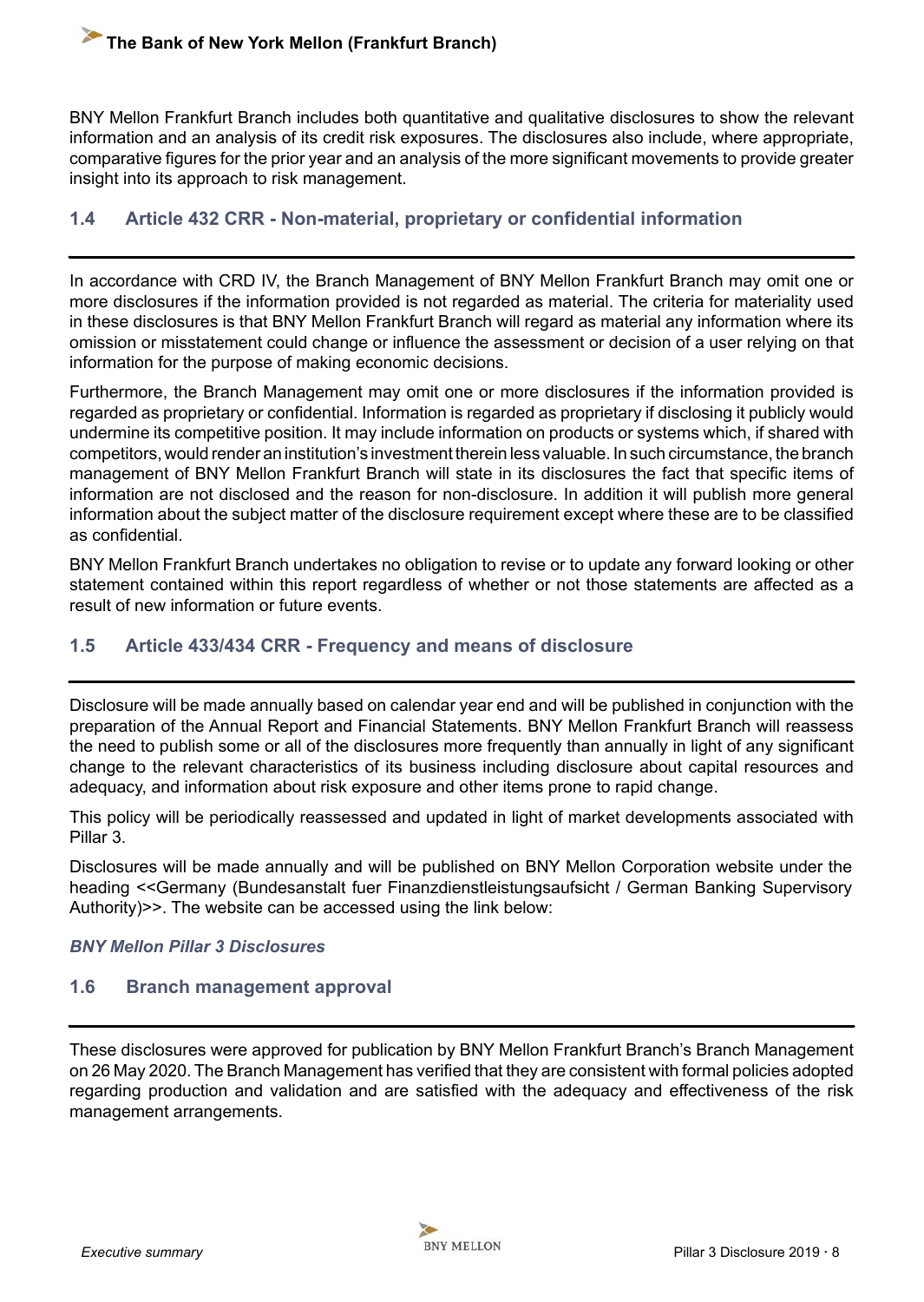#### <span id="page-8-0"></span>**1.7 Key 2019 and subsequent events**

#### **COVID-19**

Subsequent to 31 December 2019 the COVID-19 outbreak was declared a pandemic by the World Health Organization. The situation is dynamic with various cities and countries around the world responding in different ways to address the outbreak. There are meaningful direct and indirect effects developing and the Company will continue to monitor the impact of the outbreak on its business. The outbreak could result in reduced capital markets activity, lower asset price levels, disruptions in general economic activity, or in financial market settlement functions, which could negatively impact the business and results of operations, or realizable value of assets.

#### **1.8 Article 437 CRR - Own funds**

At 31 December 2019 BNY Mellon Frankfurt Branch capital consists of €5.1million (2018: €5.1 million) endowment capital.

In accordance with §1 FreistVO and §53c KWG, BNY Mellon Frankfurt Branch is not required to apply Article 11 - 386 CRR.

For regulatory purposes the own funds of the parent (BNY Mellon Corporation) is used. The parent´s total capital as at 31 December 2019 was: US\$23,233 million (2018: US\$22,349 million). Further details can be found in the Pillar 3 disclosure of the parent, available at:

#### *[BNY Mellon Pillar 3 Disclosures](https://www.bnymellon.com/us/en/investor-relations/other-regulatory.jsp#pillar3%20)*

In accordance to Bundesanstalt für Finanzdienstleistungsaufsicht ('BaFin') circular published on 17 February 2016 BNY Mellon Frankfurt Branch, as a branch per §53c KWG, is not required to calculate or disclose the Basel III leverage ratio. Furthermore BNY Mellon Frankfurt Branch also received a derogation from BaFin regarding the need to create a local risk bearing capacity concept as the BNY Mellon Frankfurt Branch is included in the risk bearing capacity concept of the parent entity, which ensures appropriate risk taking across all branches. This derogation also entails that the BNY Mellon Frankfurt Branch is not obligated to have a standalone own funds plan or to perform a standalone ICAAP, as BNY Mellon Frankfurt Branch is integrated in the parents entity own funds plan and ICAAP. For further details please see the 2018 annual report and the Pillar 3 disclosure of BNY Mellon Corporation available at:

#### *[BNY Mellon Investor Relations](https://www.bnymellon.com/us/en/investor-relations/other-regulatory.jsp)*

See section *investor relations, financial reports, other regulatory filings.* 

#### **1.9 Article 436 CRR - Scope of application**

BNY Mellon Group ('BNY Mellon') is a global investments company dedicated to helping its clients manage and service their financial assets throughout the investment lifecycle. Whether providing financial services for institutions, corporations or individual investors, BNY Mellon delivers informed investment management and investment services in 35 countries and more than 100 markets. As of 31 December 2019, BNY Mellon had \$37.1 trillion in assets under custody and/or administration, and \$1.9 trillion in assets under management. BNY Mellon can act as a single point of contact for clients looking to create, trade, hold, manage, service, distribute or restructure investments. BNY Mellon is the corporate brand of The Bank of New York Mellon Corporation (NYSE: 'BK'). Additional information is available on www.bnymellon.com.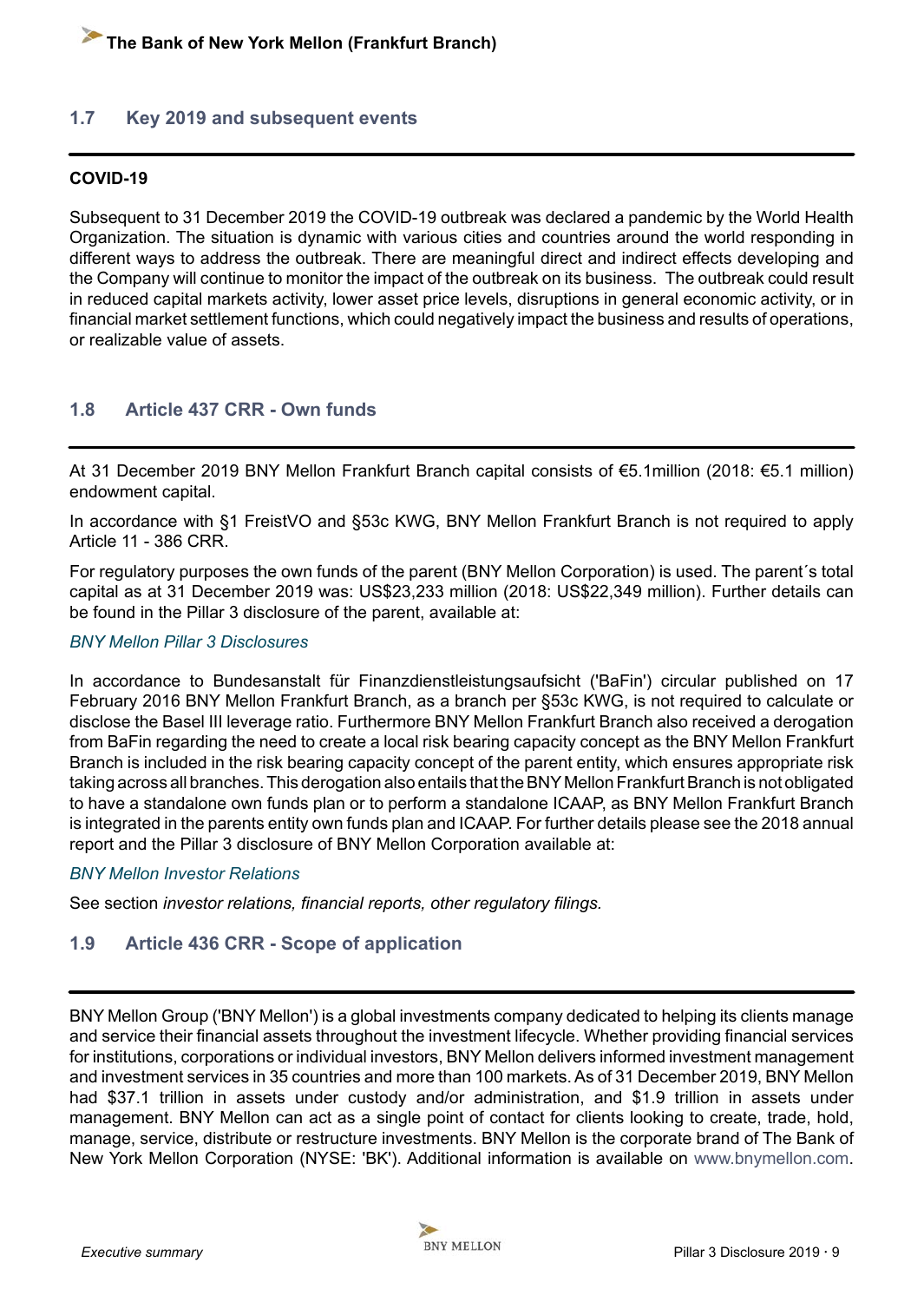Follow us on Twitter @BNYMellon or visit our newsroom at www.bnymellon.com/newsroom for the latest company news.

BNY Mellon Frankfurt Branch is a legally dependent branch of BNY Mellon. At 31 December 2019 The Bank of New York Mellon Corporation was the sole shareholder of The Bank of New York Mellon, New York.

The corporate structure of BNY Mellon Frankfurt Branch as at 31 December 2019 is illustrated in Figure 1 below.



#### **EMEA Operating Model**

To create a more efficient operating model and respond to increasing demands from regulators in the US, UK and EMEA, the BNY Mellon EMEA Operating Model is proposed to be re-aligned around Three Banking Entities in EMEA. To facilitate the proposed model, a new global booking principle and a Dual Custody model will be implemented within BNY Mellon. This rationalized, more efficient and simple structure will give BNY Mellon flexibility for growth by freeing up capital and allowing greater capacity for new products and services, thereby allowing the Company to focus its business on core clients.

The **rationales** behind the EMEA Business Operating Model include:

- reduction of complexity in Legal Entity structure as well as respective contractual framework;
- improvement of resolvability by removing duplication, potential conflicts and improving transparency on risks;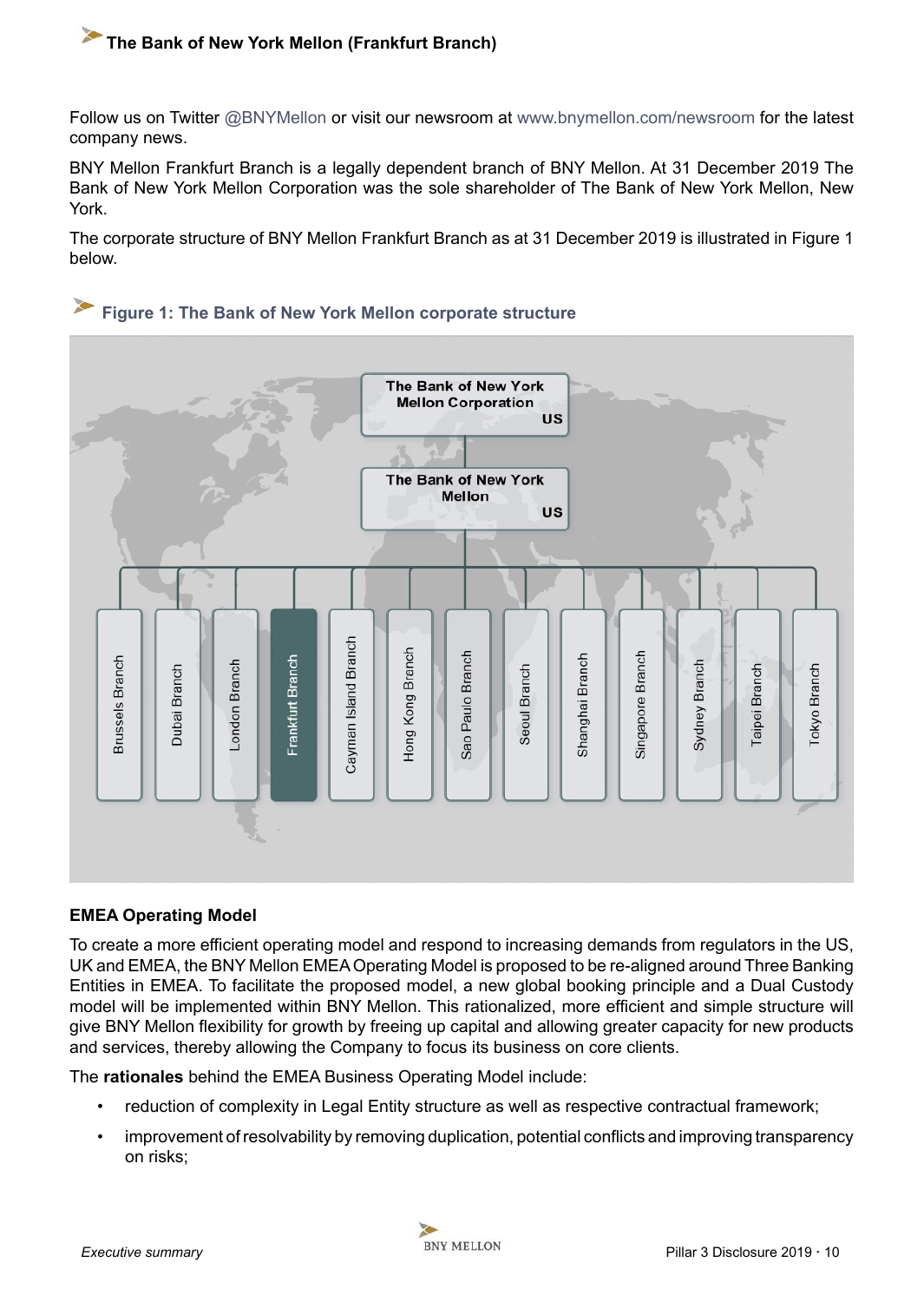- <span id="page-10-0"></span>• viability of businesses with appropriate client base, operations / balance sheet size, capital and management;
- appropriate alignment to client needs whilst improving client experience through more efficient service delivery; and
- deliver shareholders value through more efficient use of resources, liquidity and capital and improved client growth and retention.

The **outcome** of the EMEA Business Operating Model is illustrated in figure 2 below:



#### **1.10 Core business lines**

BNY Mellon Frankfurt Branch primarily offers its clients Treasury Services, in particular:

- short-term credit foreign trade financing, letters of credit and follow-on financing guarantees;
- euro payment services; and
- client deposits.

The clients, which are almost exclusively international financial institutions, are located primarily in the Middle-East, Europe and Asia.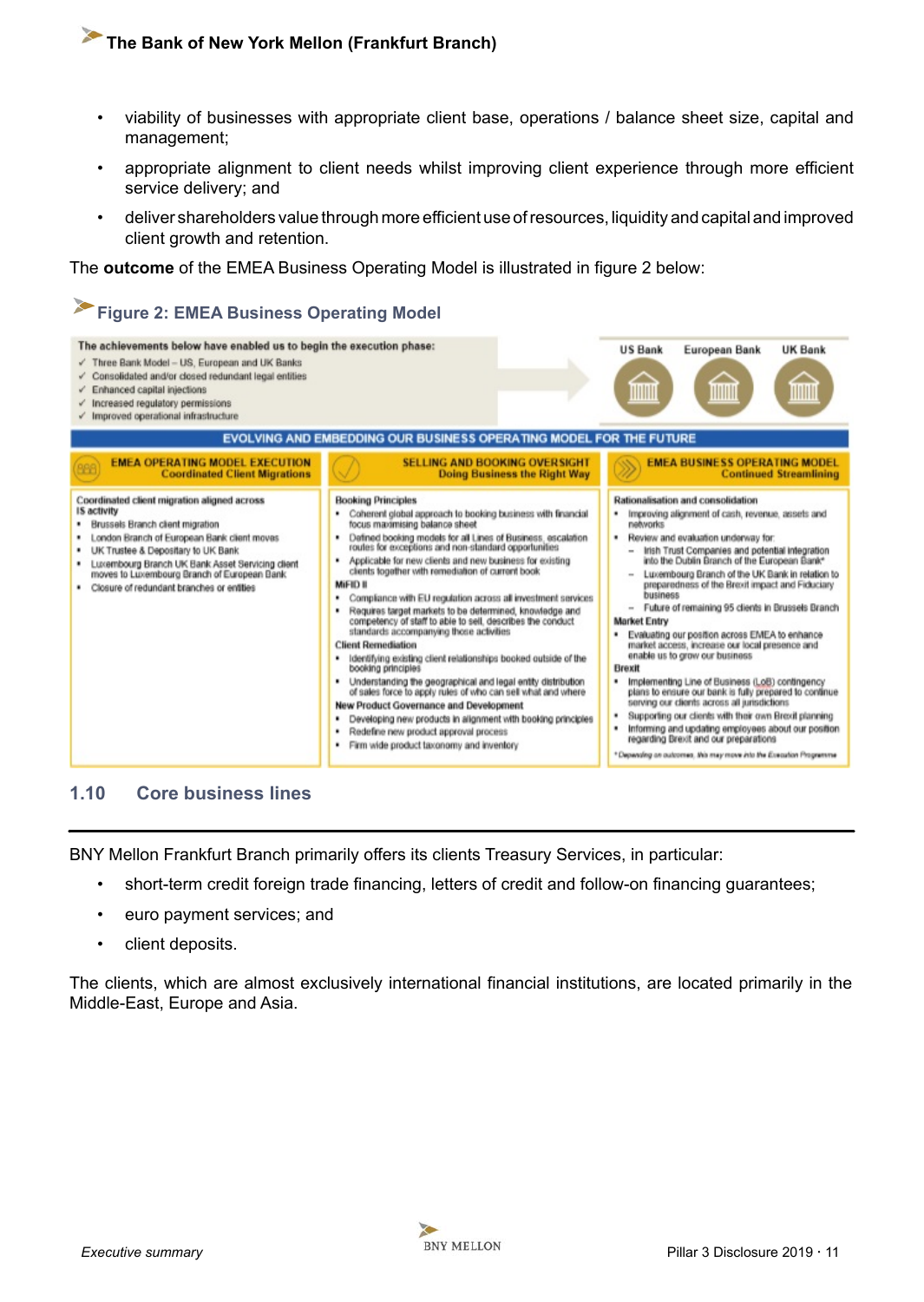<span id="page-11-0"></span>

## **2 Article 435 CRR - Risk management objectives and policies**

Given the critical role that BNY Mellon plays supporting clients and its status as a Global Systemically Important Financial Institution ('G-SIFI'), the financial stability of all of its constituent legal entities, throughout market cycles and especially during periods of market turbulence, is recognised at a Corporation level as an imperative. Clients and market participants need to have confidence that the Corporation's many legal entities will remain strong and continue to deliver operational excellence and maintain an uninterrupted service during periods of volatility. Therefore BNY Mellon Frankfurt Branch and, BNY Mellon Corporation as a whole, is committed to maintaining a strong balance sheet and as a strategic position assumes less risk than many financial services companies.

Whilst BNY Mellon assumes less balance sheet risk than most financial services companies, it does assume a significant amount of operational risk as a result of its business model. As a consequence, BNY Mellon has developed an enterprise risk management program that is designed to ensure that:

- risk limits are in place to govern its risk-taking activities across all businesses and risk types;
- risk appetite principles are incorporated into its strategic decision making processes;

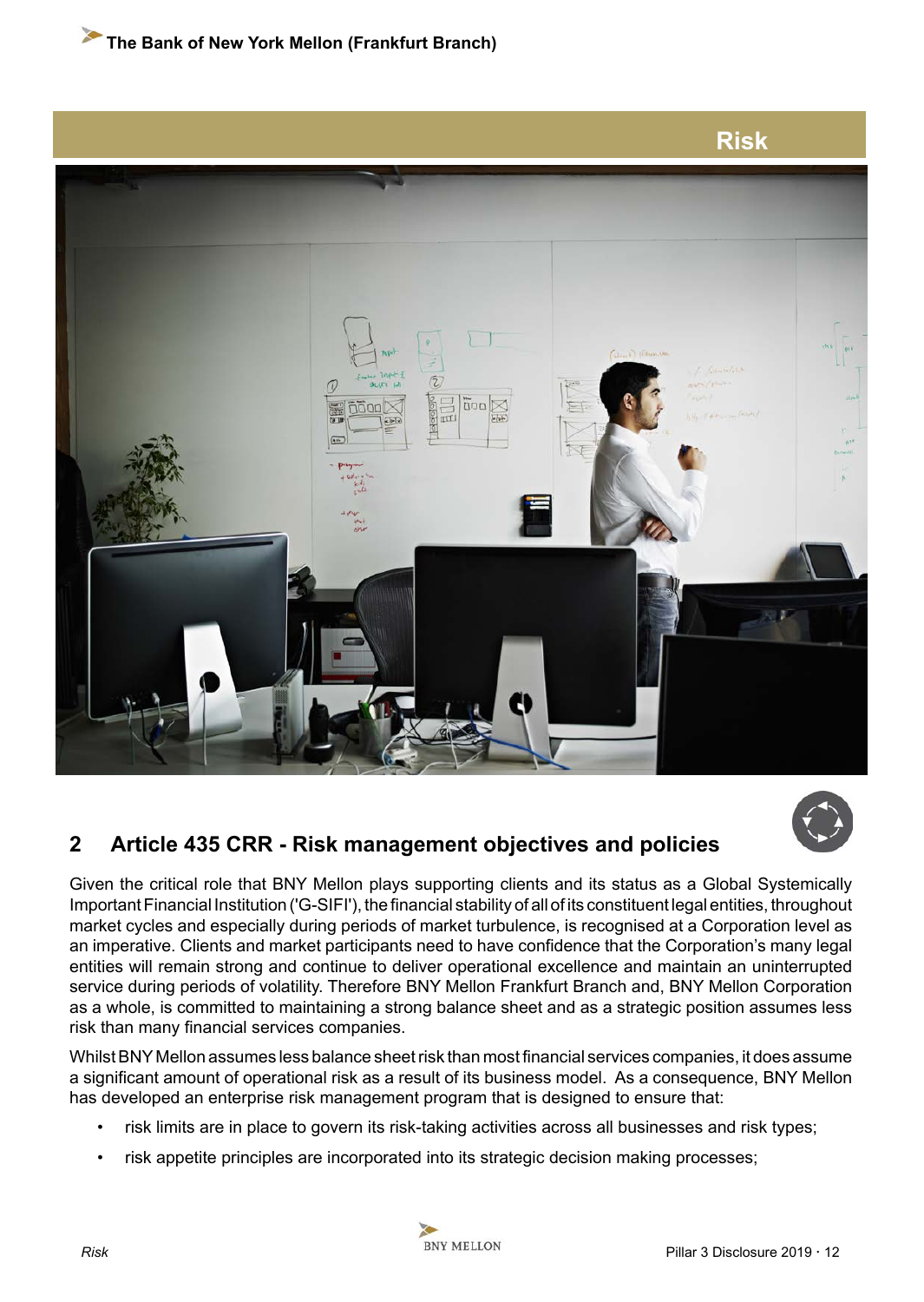- <span id="page-12-0"></span>• monitoring and reporting of key risk metrics to senior management and the Branch Management takes place; and
- there is a capital planning process which incorporates both economic capital modelling and a stress testing programme.

BNY Mellon Frankfurt Branch is integrated in BNY Mellon Corporation's risk management program and has embedded the above policies and procedures in local governance processes. As stated in the parents pillar 3 disclosure, the goal of Enterprise Risk Management is to adopt a conservative risk appetite in order to maintain a strong capital position and balance sheet throughout all market cycles with strong liquidity, superior asset quality, ready access to external funding sources at competitive rates and a robust capital structure whilst delivering operational excellence to meet stakeholders' expectations.

#### **2.1 Board of directors of parent company**

The main duty and responsibility of the Board is to approve the business and risk strategy of the Group. Whilst acting autonomously and in accordance with its legal and regulatory requirements, the Board aligns BNY Mellon's strategy to that of its primary shareholder. The Board has overall responsibility for the establishment and maintenance of BNY Mellon's risk appetite framework and for the approval of the risk appetite statement. The Board must ensure that strategic and business plans are consistent with the approved risk appetite. The Board also has responsibility for:

- holding management accountable for the integrity of the risk appetite framework;
- seeking independent assessment, if deemed necessary, of the integrity and robustness of the risk appetite framework by reference to stakeholder expectations;
- understanding how strategic decisions alter the risk profile, and whether the strategic change would cause the risk appetite to be exceeded; and
- supervision of BNY Mellon affiliates and branches.

The Board meets at least quarterly.

#### **2.2 Risk governance**

BNY Mellon Corporation risk management is coordinated at regional, legal entity and line of business levels. A formal governance hierarchy is in place to ensure effective escalation of issues through the regional and global structure.

Risk oversight and management is structured to cover regional level, legal entity and lines of business ('LOB'). A formal governance hierarchy is in place to ensure that all areas of the business can effectively escalate issues through the regional and global structure.

#### **2.2.1 Branch management**

The Branch Management of BNY Mellon Frankfurt Branch as the main delegate of the Board is responsible for:

• conducting and developing the activities of BNY Mellon Frankfurt Branch in accordance with its social objective as described in its articles of incorporation and in accordance with applicable laws and regulatory requirements;

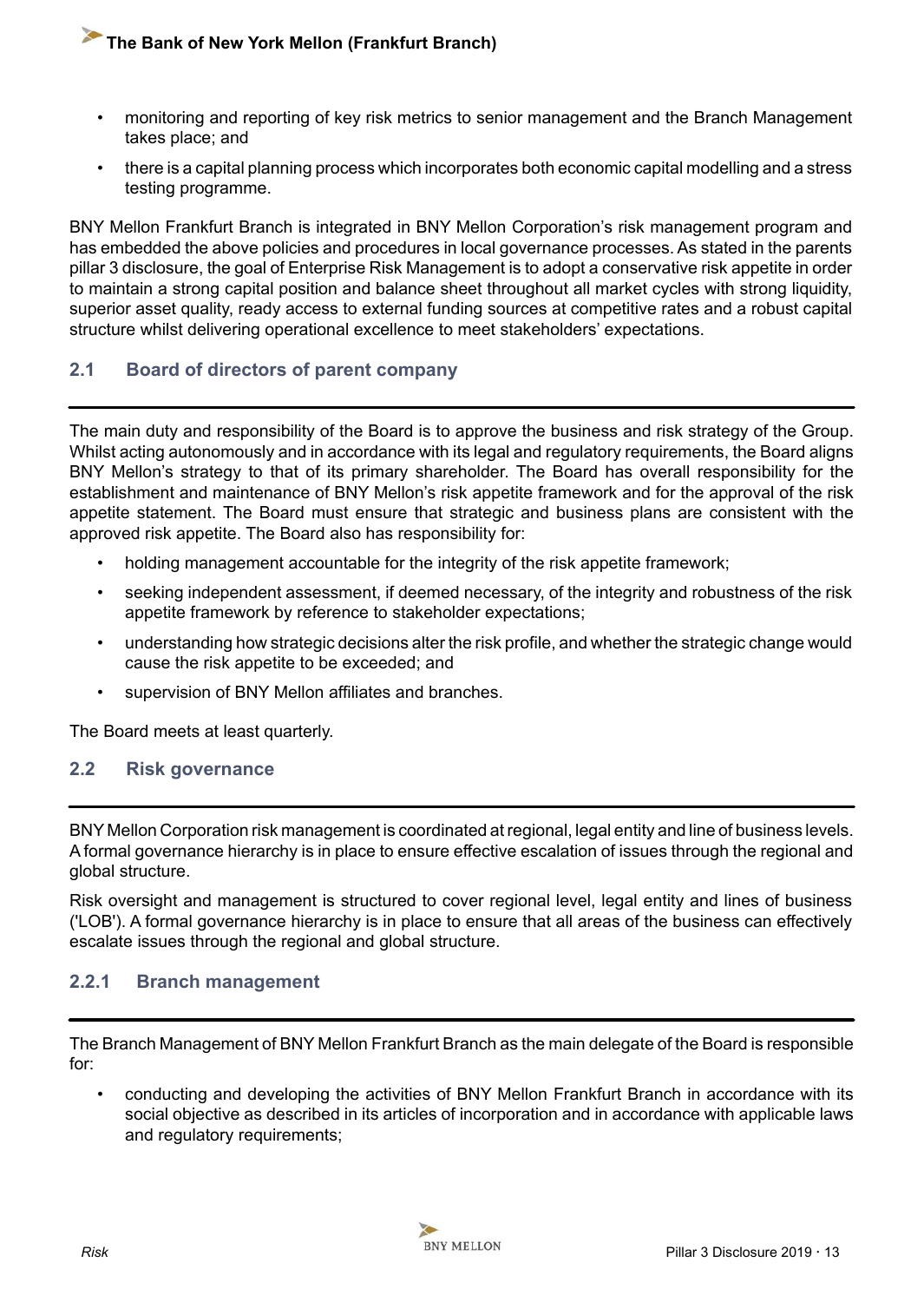- <span id="page-13-0"></span>• making appropriate determinations with regards to accepting or rejecting new business and ensuring escalation to the Board of any issues which cannot be resolved at this level;
- ensuring that BNY Mellon Frankfurt Branch has an effective organization and sufficient human/ technology resources;
- ensuring the sound administration of assets and the proper execution of operations;
- ensuring the complete and accurate recording of transactions and the production of reliable and timely information;
- promoting a positive attitude towards controls within BNY Mellon Frankfurt Branch;
- implementing an effective system of internal controls and an adequate compliance program;
- reporting at regular intervals to the Board on the status of affairs, internal controls and compliance. The General Management must promptly report to the Board any material breaches of law, regulation, code of conduct and standards of good practice; and
- ensuring adequate oversight and control over any outsourcing arrangements.

The Branch Management meets at least monthly and the directors who served during the year were:

| <b>Board member</b>       | <b>Function at the</b><br><b>BNY Mellon</b><br><b>Frankfurt Branch</b> | Name of the<br>other company<br>in which an<br>external function<br>is exercised | <b>Location Type of</b> | (country) activities | Listed<br>company<br>(Y/N) | <b>External</b><br>mandate<br>(title) | Capital<br>connection<br>with the<br>Company<br>(Y/N) |
|---------------------------|------------------------------------------------------------------------|----------------------------------------------------------------------------------|-------------------------|----------------------|----------------------------|---------------------------------------|-------------------------------------------------------|
| <b>Christopher Porter</b> | <b>Branch Manager</b>                                                  | n/a                                                                              |                         |                      |                            |                                       |                                                       |
| Reinhard Heilmaier*       | <b>Branch Manager</b>                                                  | n/a                                                                              |                         |                      |                            |                                       |                                                       |
| Dennis Patrikios          | Branch Manager                                                         | Assos BV                                                                         | NL                      | Pension              | N                          | Owner                                 | N                                                     |

\* Reinhard Heilmaier resigned from his role as director on 31 January 2019.

BNY Mellon has a commitment to diversity and inclusion. This commitment is not only important to BNY Mellon culture and to each director as individuals, it is also critical to BNY Mellon ability to serve its clients and grow its business. BNY Mellon recognises the benefits of having individuals with diverse backgrounds, experience and viewpoints on the Board for the different perspective and unique contributions they provide. Board appointments are based on an individual's skill, ability, experience, training, performance, and other valid role-related requirements.

#### **2.2.2 Legal entity risk management**

The oversight of risk management within BNY Mellon Frankfurt Branch is governed by the BNY Mellon Frankfurt Branch Management as outlined in 2.2.1 - Branch management.

#### **2.2.3 Regional risk governance**

A regional level risk governance structure is in place to oversee all business and legal entity risk. Oversight and escalation is provided through the following key committee:

**EMEA Senior Risk and Control Committee ('ESRCC')** - The purpose of the Europe, Middle East and Africa ('EMEA') Senior Risk and Control Committee is to provide regional risk management oversight and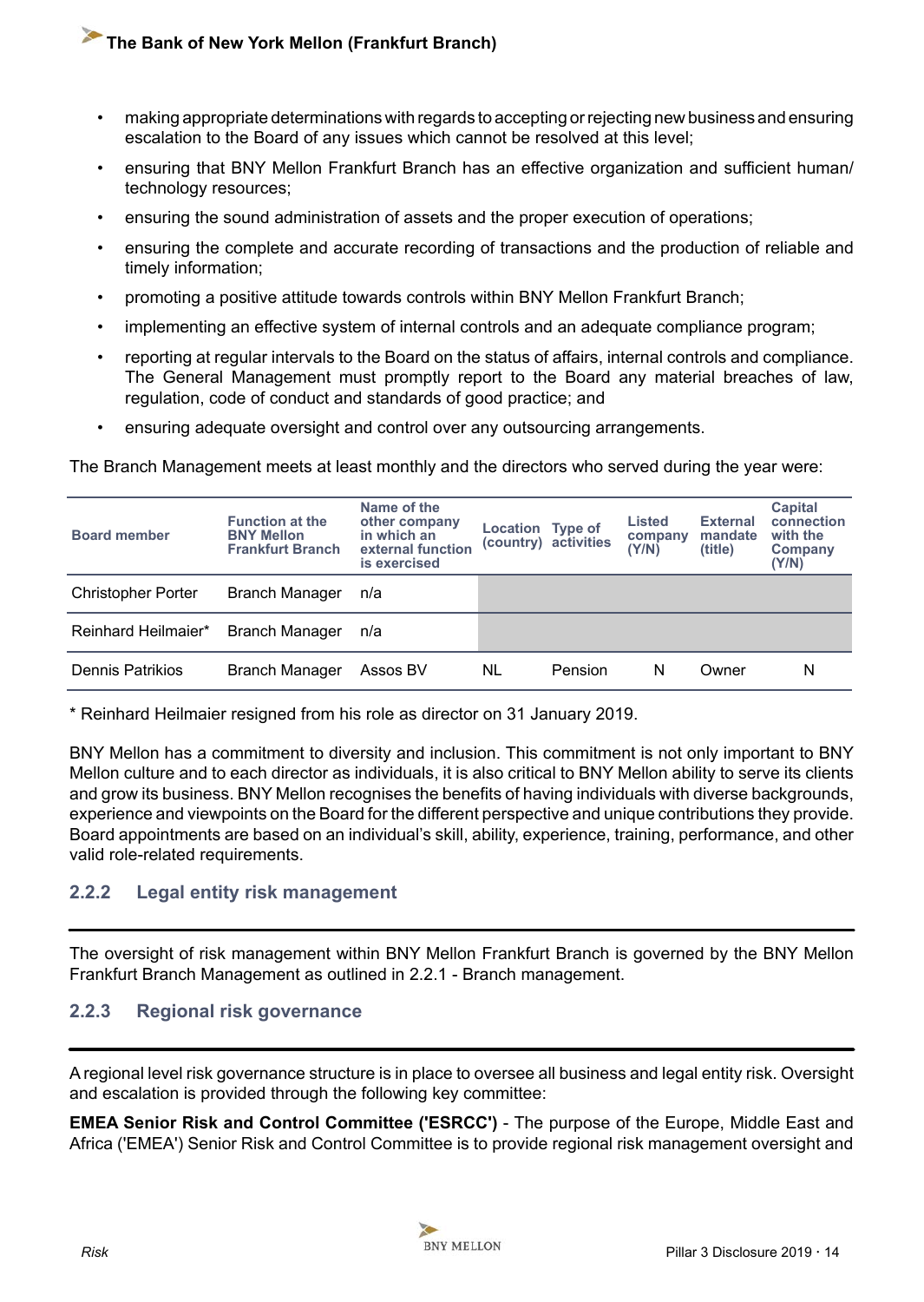<span id="page-14-0"></span>act as a point of convergence for the co-ordination, transparency and communication of material pan-EMEA issues (live or emerging) within the region. The Committee escalates to:

• Senior Risk and Control Committee ('SRCC').

with a number of committees reporting to it:

- EMEA Advisory Control Council ('EACC');
- EMEA Asset Liability Committee ('EALCO');
- EMEA Anti-Money Laundering Oversight Committee ('EAMLOC');
- EMEA European Portfolio Committee ('EPC'); and
- EMEA Resilience and Resolvability Steering Committee ('ERRSC').

The Committee is empowered under authority delegated by the BNY Mellon SRCC but subject to constraints of both corporate policy and legislation and regulation as appropriate.

#### **2.2.4 Business unit risk management**

In addition to the entity specific and regional governance bodies, the business conducted through BNY Mellon Frankfurt Branch is also subject to oversight by the following committees:

#### **Treasury Services ('TS') and Corporate Trust ('CT') Business Acceptance Committees ('BAC')**

The TS and CT BACs are responsible for on-boarding new/renewal business into lines of business and subsequently legal entities, including BNY Mellon Frankfurt Branch, approving all new clients prior to commencing a relationship with them, and approving all new clients and new business arrangements with existing clients. Risk is assessed and reviewed as part of the approval process.

#### **Treasury Services ('TS') Business Risk Committee ('BRC')**

The TS BRC is responsible for ensuring that the risk profile of Treasury Services is well understood and effectively managed. This is achieved by carrying out the review of current and emerging key risk and control issues and related initiatives, escalation of material risks and issues to the Head of BNY Mellon Treasury Services and other regional committees and boards as appropriate, approval of new or materially modified products, review of potential off-boarding of non-systemically significant products and review of significant regulatory requirements.

#### **EMEA Corporate Trust ('CT') Business Risk Committee ('BRC')**

The EMEA Corporate Trust BRC, consisting of the senior management team of EMEA Corporate Trust, together with the relevant business partners and operations management, provides a forum for the regular review of business performance and key operational and control matters. In performing this role the Committee serves as a checkpoint and a platform for escalation, as well as a forum for discussion of key issues and topics.

#### **EMEA Treasury Risk Committee ('TRC')**

The Risk Management Committee ('RMC') delegates the review, challenge, oversight and approval of changes in limits, policies, calculation methods, model assumptions, model output and model validation results related to the management of Liquidity Risk, Interest Rate Risk in the Banking Book ('IRRBB') and related Capital to the EMEA TRC. The purpose of the EMEA TRC is to review, assess and approve results and changes to the methodology and assumptions, including but not limited to internal liquidity stress testing and IRRBB metrics, used in activities related to Asset and Liability and Balance Sheet Management. The EMEA TRC is chaired by the EMEA Head of Liquidity Risk.

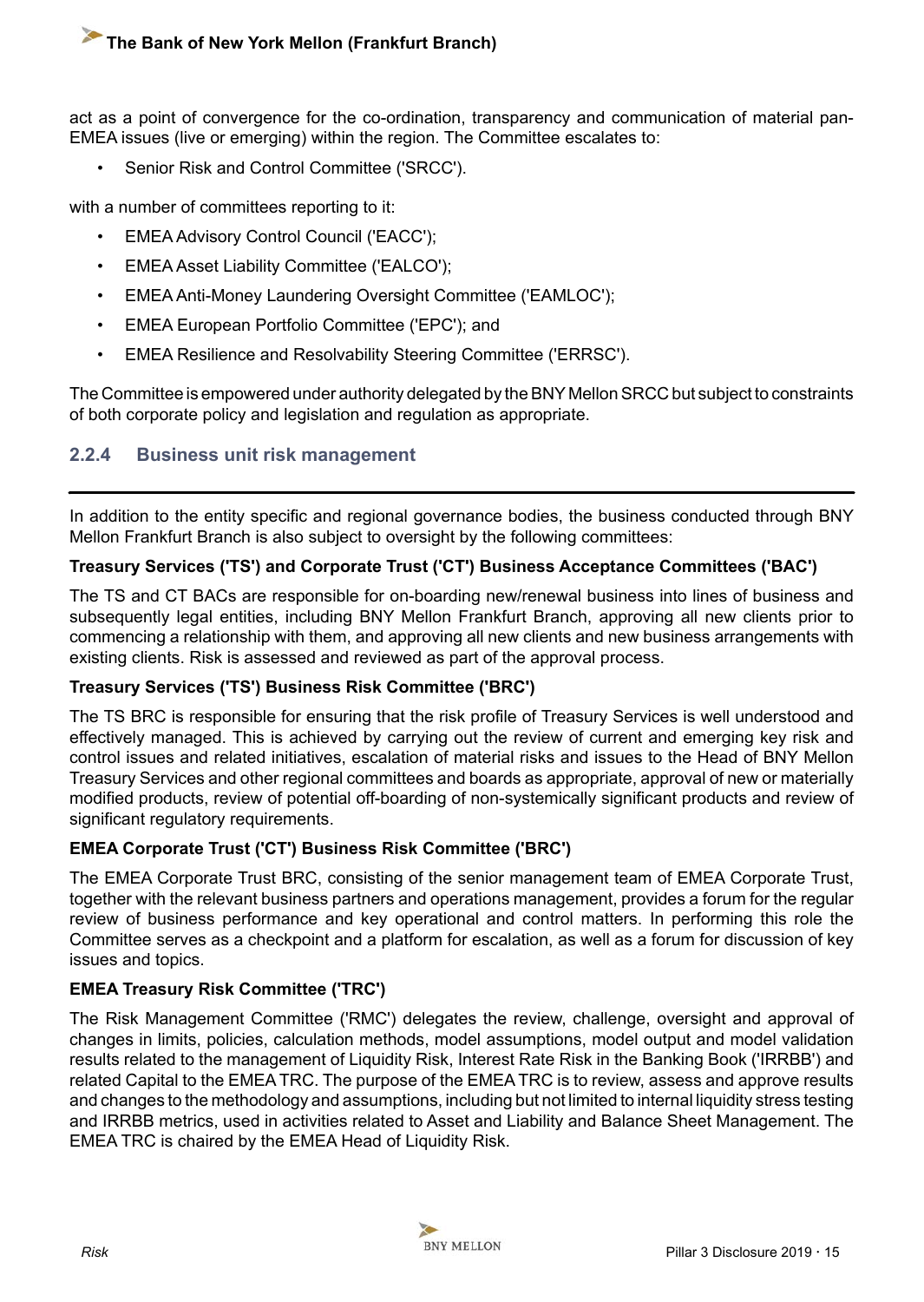#### <span id="page-15-0"></span>**2.3 Risk management framework**

In line with global policy, BNY Mellon Frankfurt Branch has adopted the 'Three Lines of Defence' model in deploying its risk management framework (figure 3 below). The first line of defense ('1LOD') is the business or, in some cases, business partner level. The business takes and owns the risk associated with activities, and it manages the risks and the related control processes and procedures on an operational basis. The Risk Management and Compliance functions are the second line of defense ('2LOD') and own the enterprise-wide risk management framework and provide independent oversight of the 1LOD, ensuring that policies are adhered to and challenged. The third line of defense ('3LOD') is Internal Audit, which independently provides BNY Mellon Frankfurt Branch Management and senior management with the assurance that the governance structures, risk management and internal controls in place are effective.

Risk management develops, maintains and ensures compliance with specific regulations for risk management governance and oversight, risk culture, Risk Management function, Risk Management Framework (including Risk Appetite Statement, risk management policies, risk management procedures), Risk management operating model (including Risk Registers and Management Information) and risk models oversight, in accordance with the BNY Mellon regional model and recognising best market practice to ensure BNY Mellon Frankfurt Branch develops a well-controlled environment and an environment where risks are well understood and managed. This model encourages a proactive culture of managing risks across all risk management teams.

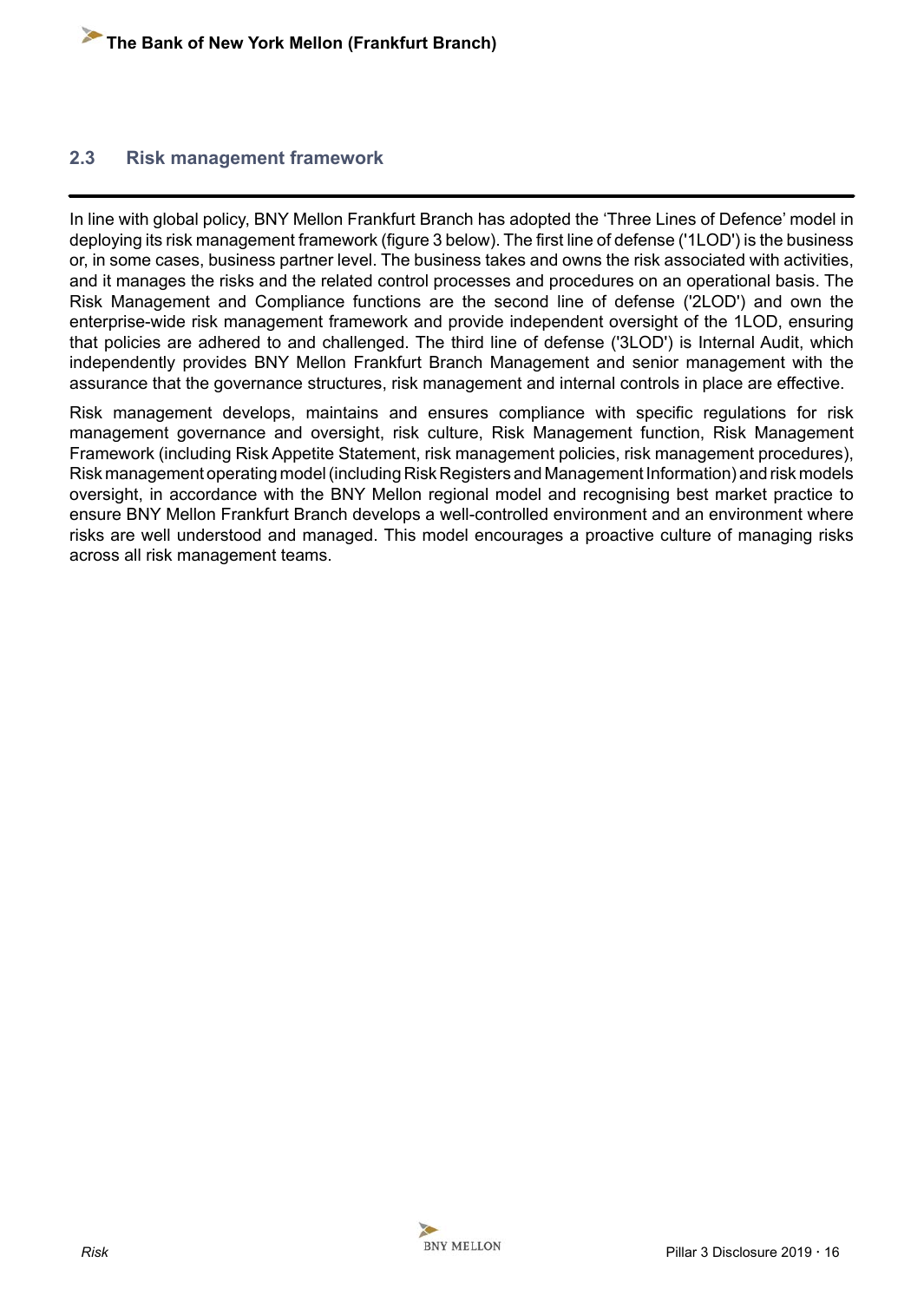## <span id="page-16-0"></span>**Figure 3: Managing Three Lines of Defense**



BNY Mellon Frankfurt Branch Management adopts a prudent appetite to all elements of risk to which it is exposed. Business activities are managed and controlled in a manner consistent with the Board's stated tolerances using defined quantitative and qualitative measurements.

#### **2.4 Risk register**

The Risk Register is a risk management tool used for the identification, assessment, documentation and mitigation of the key risks associated with the legal entity.

BNY Mellon Frankfurt Branch's Risk Register was prepared using risk data extrapolated from business risk and control self-assessments, audit reports, top risk reports, and consultation with business risk champions, business risk partners and executive management. It is owned by the Legal Entity Risk Officer ('LERO') and provides a high level view of the entity's risk exposure and assists in identifying the top risks for the entity.

Detailed risk mitigation plans for top risks are owned and maintained by risk owners and these plans are also made available to the RMC for oversight and challenge from the Branch management.

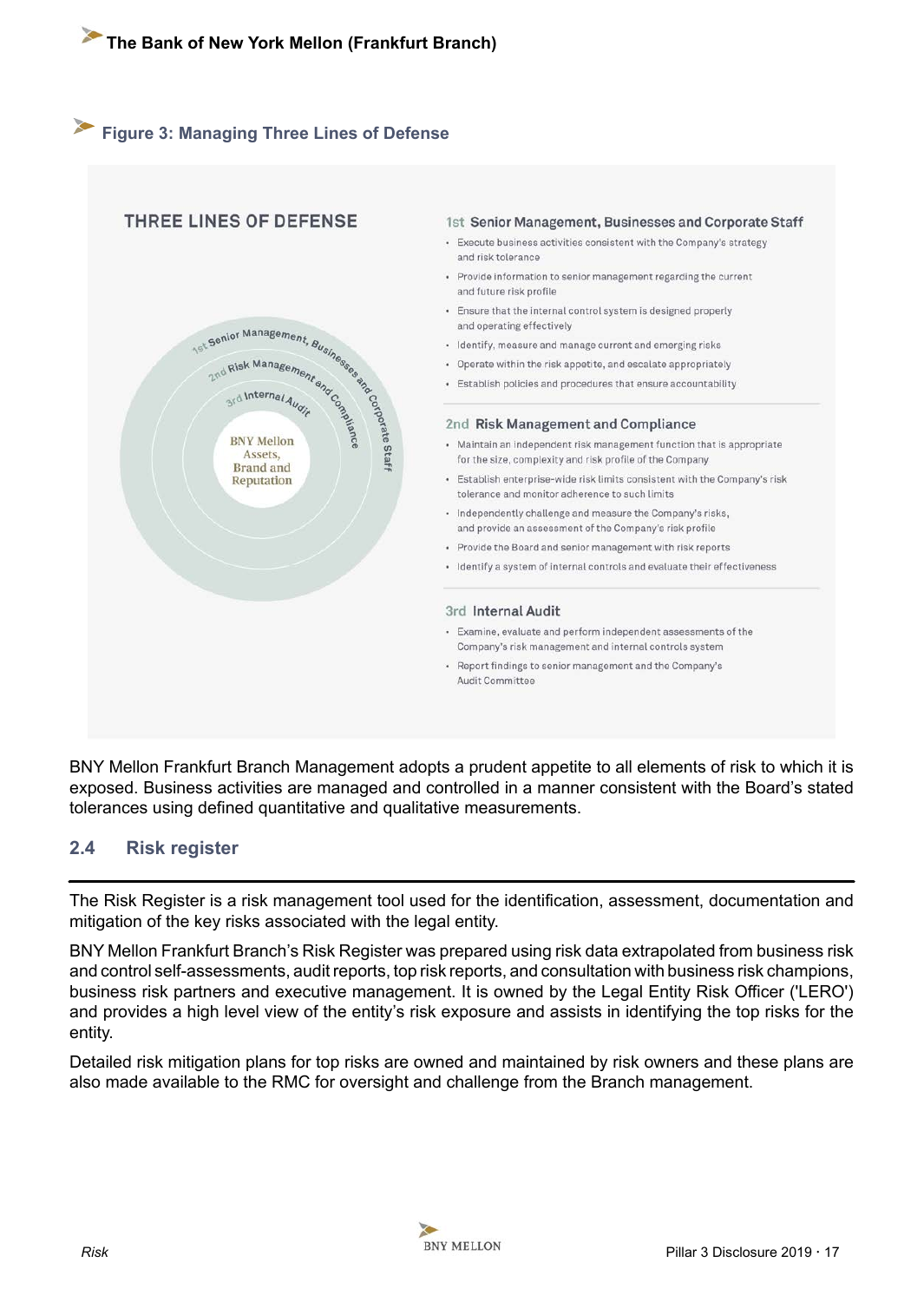#### <span id="page-17-0"></span>**2.5 Risk appetite**

BNY Mellon Frankfurt Branch aligns within the business and risk strategy to the parents risk appetite statement as owned and approved by the BoardC. It describes the level of risk that the Board is willing to accept in its strategy and business activities, given its business objectives and obligations. The risk appetite statement and the Business and Risk Strategy are reviewed at least annually or when the Company's risk profile changes.

BNY Mellon Frankfurt Branch uses a variety of metrics to measure and monitor its risk taking activities relative to its risk appetite. Articulating risk appetite through its metrics aids important decision-making by determining actions such as pursuing new products and enterprises, exiting businesses, and aligning resources to maximise potential gains given acceptable levels of risk. The metrics are actively monitored, managed and mitigated through the monthly Branch management meetings.

#### **2.6 Credit risk**

The major source of weighted credit risk for BNY Mellon Frankfurt Branch is trade financing. The country exposure is actively monitored by the local trade and risk teams. The counterparty risk evaluation and loan limits are centrally managed. All counterparties (clients and banks) are assessed and allocated a borrower rating in accordance with BNY Mellon's rating system. Monitoring and control is conducted via a number of real-time systems to ensure that approved exposure levels are not exceeded, or are pre-approved by a suitable credit officer in light of individual circumstances. Post-event monitoring is also conducted by the Credit function, including a respective reporting to Branch Management.

#### **2.7 Article 446 CRR - Operational risk**

Operational risk is the risk of loss resulting from inadequate or failed internal processes, people, systems, or from external events (including legal risk but excluding strategic and reputation risk).

In providing a comprehensive array of products and services, we may be exposed to operational risk. Operational risk may arise from errors in transaction processing, breaches of internal control, systems and compliance requirements, internal or external fraud, damage to physical assets, and/or business disruption due to systems failures or other events. Operational risk can also arise from potential legal or regulatory actions as a consequence of non-compliance with regulatory requirements, prudent ethical standards or contractual obligations.

To address these risks, we maintain comprehensive policies and procedures and an internal control framework designed to provide a sound operational environment. These controls have been designed to manage operational risk at appropriate levels given our financial strength, the business environment and markets in which we operate, the nature of our businesses, and considering factors such as competition and regulation. Our internal auditors and internal control group monitor and test the overall effectiveness of our internal controls and financial reporting systems on an ongoing basis.

The following main tools are used by BNY Mellon Frankfurt Branch for operational risk management:

#### **2.7.1 Risk and control self-assessment**

The Risk and Control Self Assessment ('RCSA') is a tool used by the business to identify risks associated with their key processes. RCSAs are completed by the Business/Business Partner to identify the risks

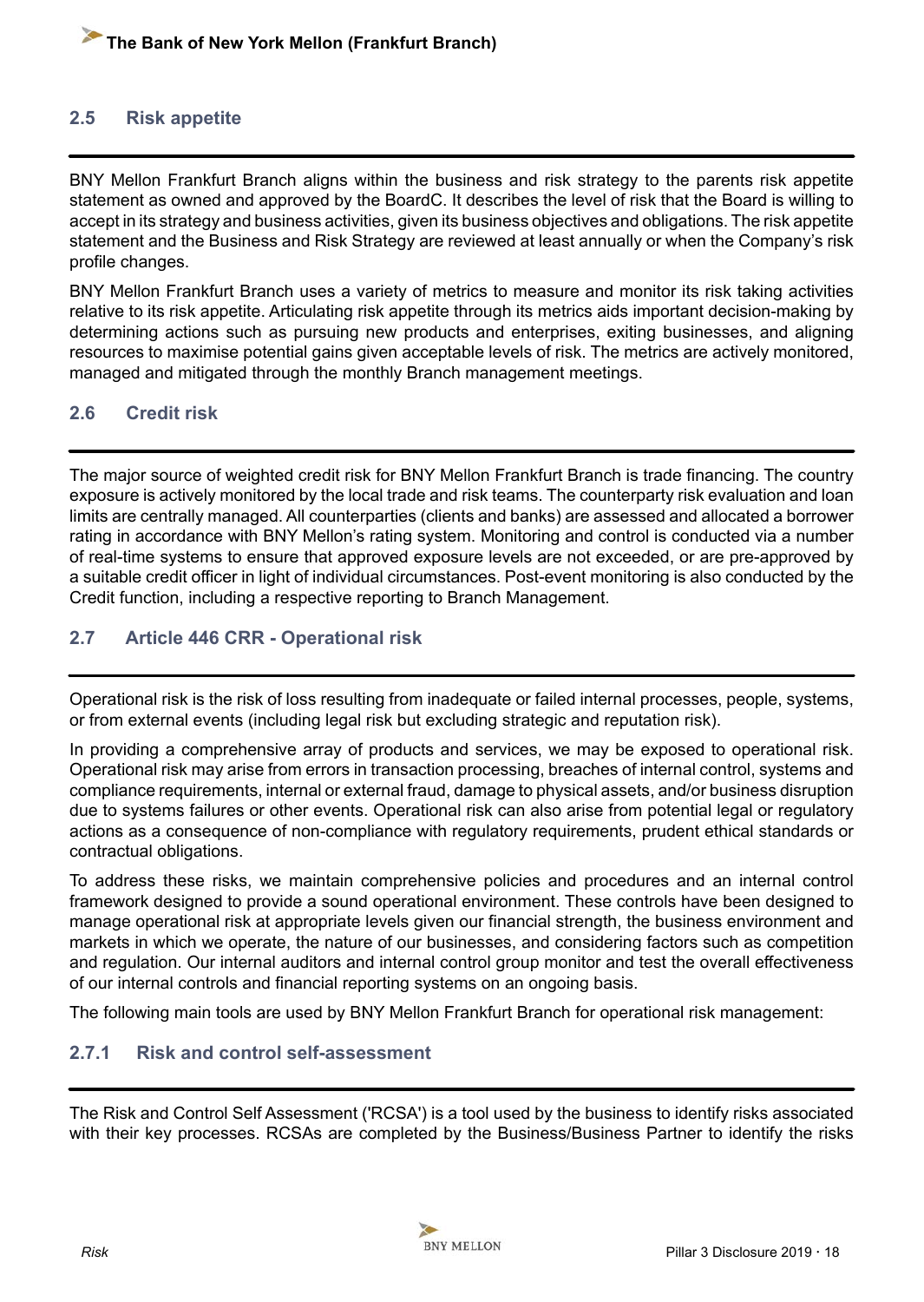<span id="page-18-0"></span>associated with their key business practices. The RCSA policy includes a matrix which is a qualitative guideline to assist the risk owner when assessing inherent risk, quality of controls and residual risk.

#### **2.7.2 Key risk indicators**

Key risk metrics ('KRIs') are designed to monitor activities which could cause financial loss or reputational damage to the branch. Periodic and consistent monitoring of KRIs ensures that deviations from predetermined standards can be identified.

#### **2.7.3 Operational risk events**

A standard for the capture, notification and reporting of Operational Risk Events ('OREs'). The collection of internal loss data provides information for assessing the entity's exposure to Operational Risk. Analysis of loss events provides insight into the root cause and information on whether a control weakness is isolated or potentially more systemic. Information on operational risk event losses or gains exceeding USD10,000 are analysed to understand root cause(s) and to identify improvements needed in order to reduce the recurrence and/or magnitude of future events. All OREs (over USD10,000) are reviewed for root cause and possible mitigating actions are reported to the RMC monthly.

#### **2.8 Article 445 CRR - Exposure to market risk**

Market risk is the risk to a firm's financial condition arising as a result of adverse movements in the markets, such as foreign currency exchange rates, interest rates and equity and commodity prices.

The BNY Mellon Frankfurt Branch is a non-trading book institution. Therefore it is only exposed to the following sources of market risk:

- interest rate risk: Only limited amounts of interest rate risk persist in the banking book as the assets and liabilities are predominantly due overnight with the exception being trade financing which has maturities of 1 year or less; and
- currency risk: The branch receives earnings predominantly in EUR and USD and is therefore exposed to currency risk. This risk is minimized by actively monitoring the foreign currency exposure and closing out positions that exceed local limits.

BNY Mellon´s group wide market risk management policies and procedures and respective tools for market risk measurement and monitoring are applicable to the BNY Mellon Frankfurt Branch.

BNY Mellon undertakes market risk within the boundaries of its risk appetite as approved by the Board of The Bank of New York Mellon Corporation. The subsidiaries that issue risk appetite statements approved by their boards must undertake market risk within the boundaries of those statements as well.

BNY Mellon manages market risk using a Three Lines of Defence approach (i.e. by each business unit, by Market Risk and by Internal Audit).

Market risk limits are established in agreement between the market risk management function and the business unit in line with business activities, products and strategies, and include all risk limits required by applicable laws and regulations.

The control framework elements addressing market risk limits include the following actions by the Market Risk Management function:

monitoring of utilisation of market risk limits on a daily basis;

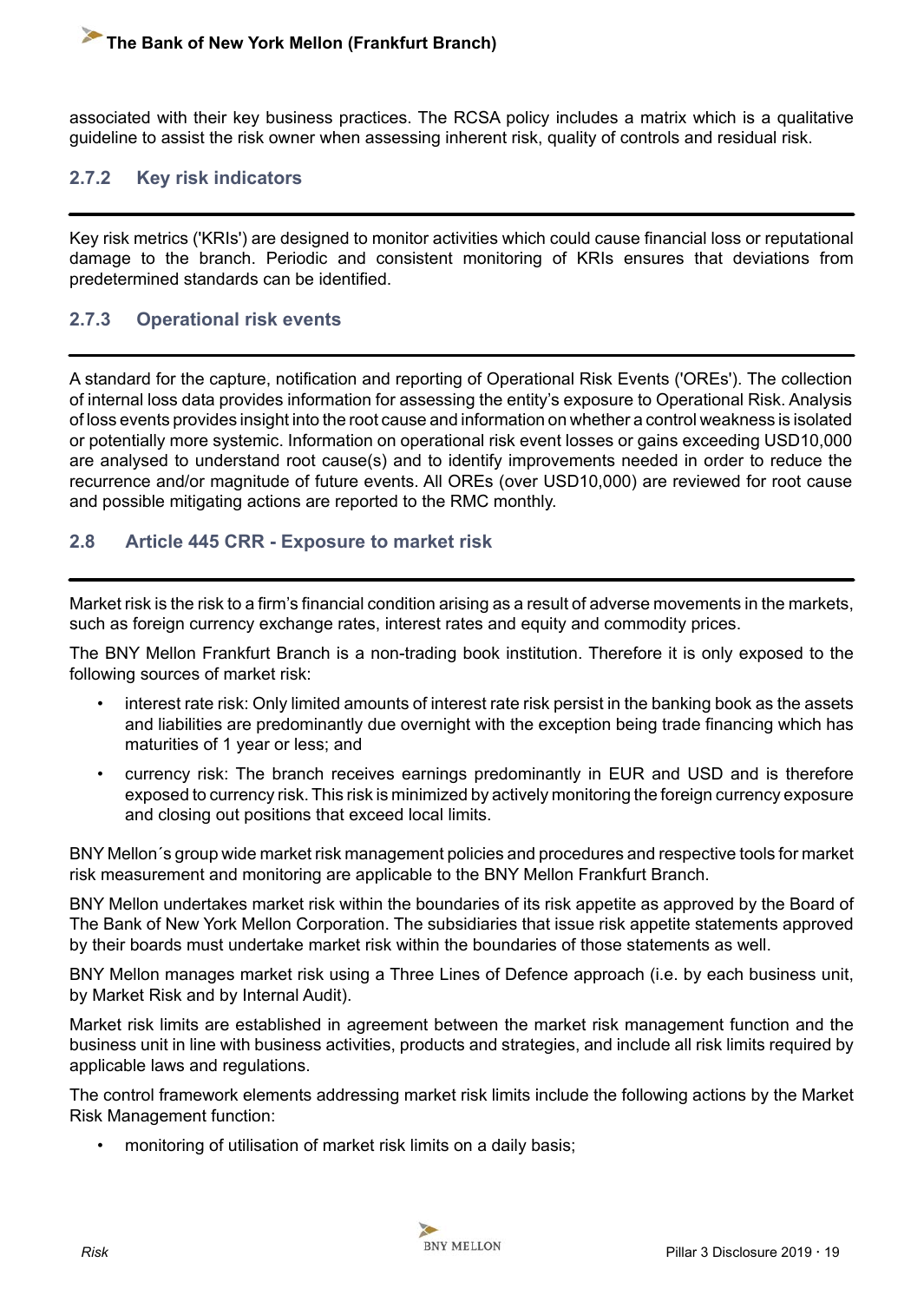- <span id="page-19-0"></span>reporting of limit utilisation and limit breaches;
- periodic limit reviews; and
- coordinating with business data providers to ensure the completeness and accuracy of data that is the basis for market risk data.

A business unit or legal entity must report to its management when the entity's actual market risk exposures exceed currently approved limits. Market risk independently monitors limit breaches. Depending on the level and type of limit that is breached, escalation and notification is to the Executive Committee and Risk Management Committee, EMEA ALCO or to EMEA Senior Risk Management and Business Management levels in the organisational hierarchy. In addition to timely notification of breaches to management (and where required by the escalation standard, the Risk Management Committee), breaches are reviewed periodically at Branch Management meetings.

#### **2.9 Liquidity risk**

BNY Mellon defines liquidity risk as the inability to access funding, convert assets to cash quickly and efficiently, or to roll over or issue new debt, especially during periods of market stress, at a reasonable cost in order to meet its short-term (up to one year) obligations.

BNY Mellon defines funding liquidity risk as the risk that it cannot meet its cash and collateral obligations at a reasonable cost for both expected and unexpected cash flow and collateral needs without affecting daily operations or financial conditions. Liquidity risks can arise from funding mismatches, market constraints from inability to convert assets to cash, inability to raise cash in the markets, deposit run-off, or contingent liquidity events. Changes in economic conditions or exposure to credit, market, operational, legal, and reputational risks also can affect BNY Mellon's liquidity risk profile and are considered in the liquidity risk management framework.

BNY Mellon Frankfurt Branch aims to be self-sufficient for liquidity and seeks to maintain a very liquid balance sheet at all times. Its balance sheet is liability driven in nature primarily due to the nature of client deposit taking activity. In order to mitigate liquidity risk BNY Mellon Frankfurt Branch does not actively engage in maturity transformation and the maturity structure of the balance sheet is predominantly due overnight.

Furthermore BNY Mellon Frankfurt Branch is required to calculate and report the Liquidity Coverage Ratio ('LCR') from 2018 onwards. During 2019 BNY Mellon Frankfurt Branch exceeded the minimum requirement for LCR. High Quality Liquid Assets ('HQLA') and Total Net Cash Outflows ('TNCO') decresed during 2019 due to a lower EUR deposits from affiliated entities. Further details on LCR and Net Stable Funding Ratio ('NSFR') can be found in the below table.

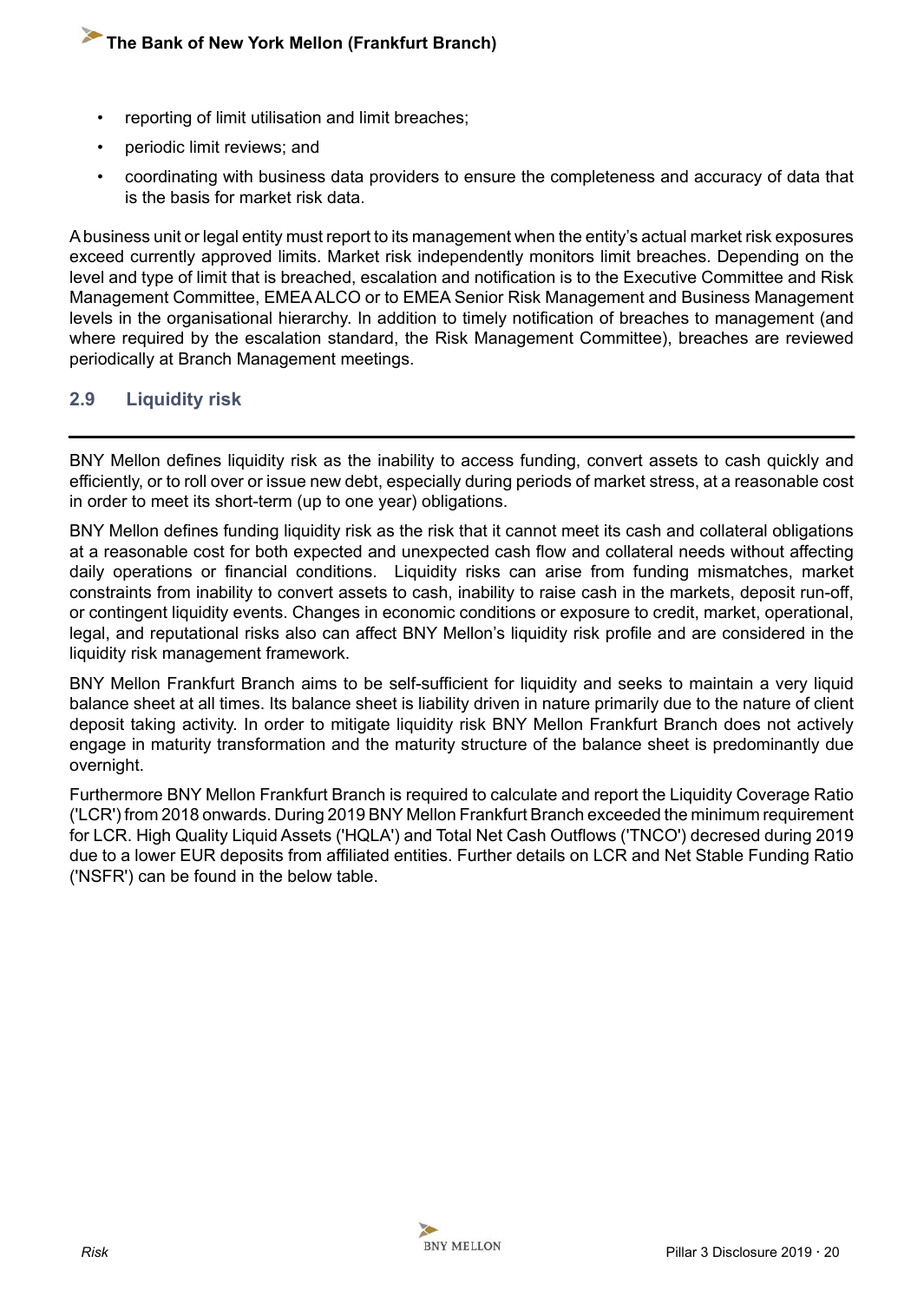

<span id="page-20-0"></span>The following risk metrics reflect BNY Mellon Frankfurt Branch's risk profile:

## **Table 1: Key Metrics**

| Liquidity Coverage Ratio ('LCR') (€m)            | 31-Dec-19 | 31-Dec-18 |
|--------------------------------------------------|-----------|-----------|
| <b>Total High Quality Liquid Assets ('HQLA')</b> | 8,928     | 11,812    |
| <b>Total Net Cash Outflow</b>                    | 7,074     | 9,932     |
| LCR(%)                                           | 126.2%    | 118.9%    |
| Net Stable Funding Ratio ('NSFR') (€m)           |           |           |
| <b>Total Available Stable Funding</b>            | 555       | 417       |
| <b>Total Required Stable Funding</b>             | 228       | 180       |
| NSFR $(%)$                                       | 243.0%    | 232.0%    |

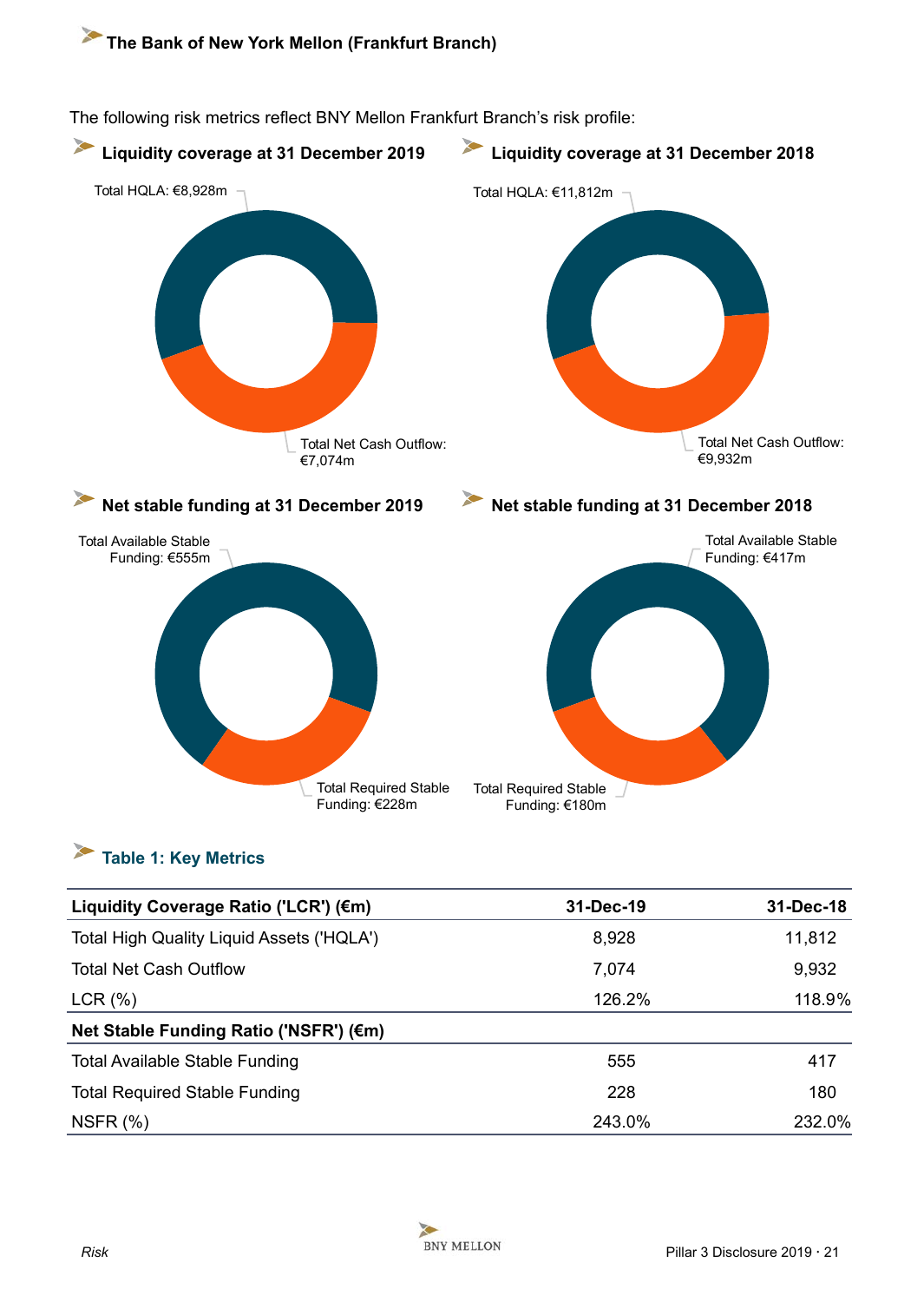#### <span id="page-21-0"></span>**2.10 High-level assessment**

The High-level Assessment ('HLA') is a qualitative assessment at the Business/Business Partner Group level. It is a consolidated review of detailed RCSA data that analyses the risk profile of the business, the quality of controls in place to mitigate risks and internal and external factors impacting the business.

The HLA is designed to ensure that Business/Business Partners and Risk Management identify, review and discuss the risks of the business including material operational risks on a regular basis. Being a Business Line exercise, the HLA does not provide specific information on Legal Entities. However, this is a useful source of information for the LERO who needs to form a view on the risks the Business Lines operating in BNY Mellon Frankfurt Branch have identified.

#### **2.11 Stress testing**

BNY Mellon Frankfurt Branch is required to perform standalone stress tests. Stress testings are performed quarterly for interest rate risk and semi-annually for credit risk at a Branch level. In addition the Branch performs stress testing for other identified key risk categories. Further stress testing is performed at a corporation level. Branch management ensures that BNY Mellon Frankfurt Branch stays within overall limits as defined by the Group.

#### **2.12 Escalation of risks and issues**

A robust framework exists for monitoring and escalation of issues and risks. If a material risk issue occurs, the EMEA Governance Guide for reporting and escalation of material issues and risks is followed. Business management is required to notify senior management, which includes BNY Mellon Frankfurt Branch Management, soon after determination. Risk management is responsible for supporting the business lines in achieving the following:

- identifying and documenting all material risks, assessing the effectiveness of control design, and ensuring that control gaps are closed;
- developing and implementing standards and policies appropriate for the business that conform to the principles and guidelines established by Risk;
- elevating, reporting and investigating operating errors, losses and near misses, identifying root causes and implementing corrective actions;
- reviewing key indicators for coverage and effectiveness, identifying root causes for red and amber conditions and ensuring implementation of corrective actions;
- approving the process to accept new business, including 'Request for Proposal' preparation, contract acceptance and compliance, and challenging whether BNY Mellon Frankfurt Branch is being compensated appropriately for the assumption of risk;
- reviewing the impact of changes in business processes on inherent risks and controls such as reorganisations, new products or processes, system conversions and acquisitions, etc.; and
- ensuring that processes, risks and controls are continually reassessed for appropriateness and completeness.

Management information is used to monitor the performance of the transaction processing and support services including specific risk exposures (e.g. cash and securities reconciliation breaks) and red/amber/ green ratings in respect of the health of the operational functions.

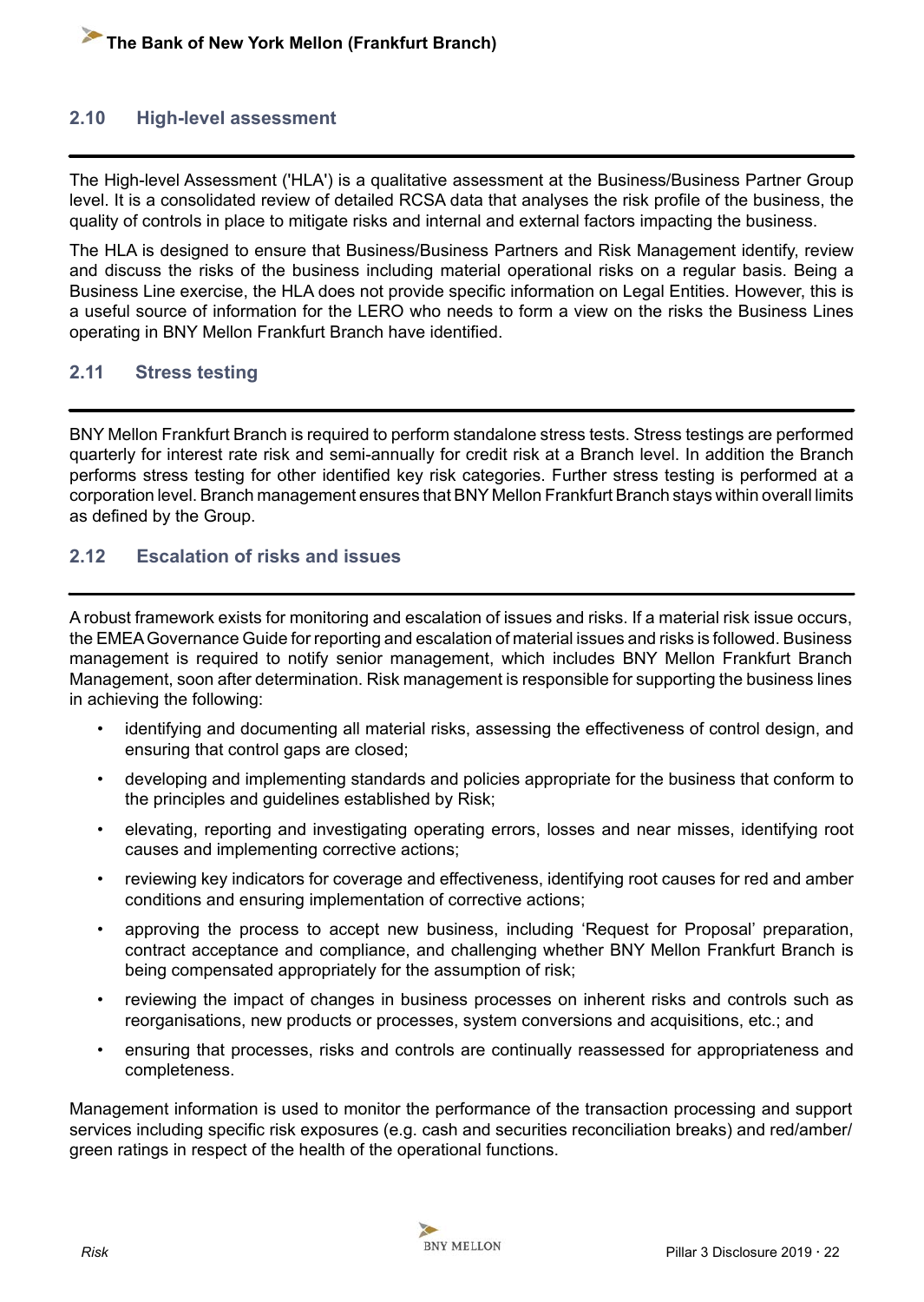<span id="page-22-0"></span>

### **3 Article 450 CRR - Remuneration policy**

#### **3.1 Governance**

The Board is responsible for the remuneration policy statement and its application to BNY Mellon. The Board is assisted in its task by BNY Mellon's EMEA Remuneration Governance Committee ('ERGC') which was set-up as a regional governance committee that reviews and ensures compliance with local regulations affecting BNY Mellon's EMEA businesses, including BNY Mellon Frankfurt Branch. Remuneration policy decisions of BNY Mellon, including its Branches, rest with the Board. The BNY Mellon Frankfurt Branch Remuneration Policy Statement is governed by the Management Committee of BNY Mellon Frankfurt Branch, except that its members cannot influence directly or indirectly any decisions on their compensation or the delivery of their compensation.

**Human Resources and Compensation Committee of BNY Mellon ('HRCC') i**s responsible for overseeing BNY Mellon's employee compensation and benefits policies and programmes globally. It reviews and is responsible for the compensation plans, policies and programs in which the senior officers participate and has general oversight for the other incentive, retirement, welfare and equity arrangements for all employees globally. The members of the HRCC are non-executive members of the BNY Mellon's Board, acting on behalf of BNY Mellon Frankfurt Branch.

**Compensation Oversight Committee of BNY Mellon ('COC')** is responsible for ensuring compensation plans are based on sound risk management, it provides governance and risk oversight and advises the

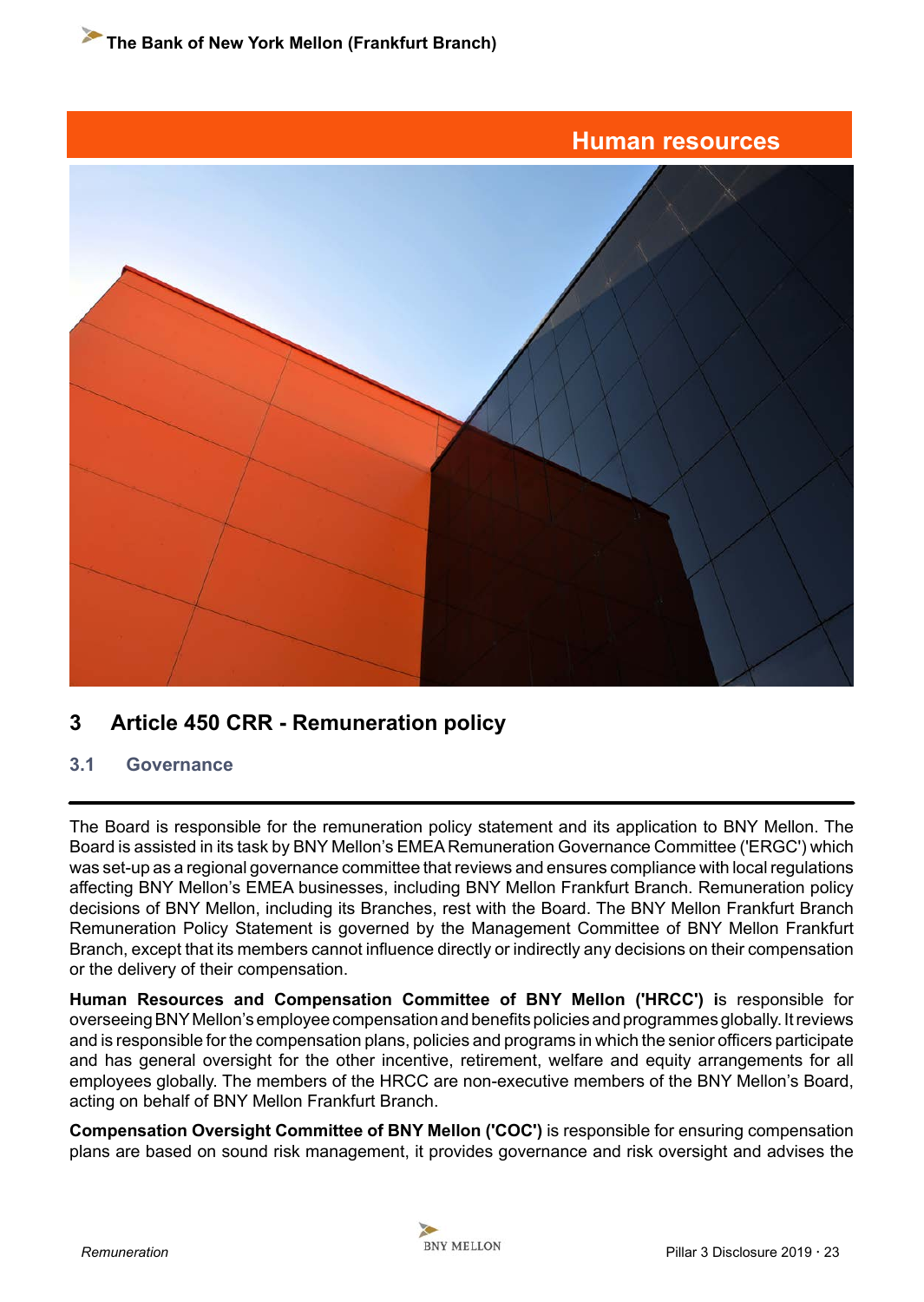<span id="page-23-0"></span>HRCC on any compensation risk issues. The members of the COC are senior members of BNY Mellon management, including the Chief Human Resources Officer, the Chief Risk Officer, the Chief Financial Officer ('CFO') and the Head of Compensation & Benefits. The Chief Executive Officer ('CEO') is responsible for the funding and design of incentive plans. All new material incentive plans, material changes to existing incentive/sales plans and funding accrual decisions are subject to the review and approval of the CEO and CFO prior to the oversight by the HRCC.

BNY Mellon Frankfurt Branch does not qualify as a significant institution in terms or for the purpose of the German Remuneration Regulation. It's average balance sheet value during the previous three fiscal years remains below the EUR 15 billion threshold. Also, the national regulator ('BaFin') has not determined the Frankfurt Branch to be significant. Consequently, BNY Mellon Frankfurt Branch is not subject to the additional requirements of the German Remuneration Regulation, including deferral and clawback of variable remuneration as well as taking into account the success of the institution or group as a whole and the contribution of the individual employee and its business unit. Furthermore, BNY Mellon Frankfurt Branch is exempt from the requirement to identify staff members who, because of their job role, may have a material impact on the risk profile of the Frankfurt Branch or so-called "material risk takers".

#### **3.2 Aligning pay with performance**

BNY Mellon's compensation philosophy is to offer a total compensation opportunity that supports our values, client focus, integrity, teamwork and excellence, which pays for performance, both at the individual and corporate level. Individual and team contributions are valued and rewarded based on how both contribute to business results. In support of this philosophy, variable compensation is used as a means of recognising performance.

Through the compensation philosophy and principles, the interests of employees and shareholders are aligned by encouraging actions that contribute to superior financial performance and long-term shareholder value, by rewarding success and by ensuring that incentive compensation arrangements do not encourage employees to take unnecessary and excessive risks that threaten the value of BNY Mellon or benefit individual employees at the expense of shareholders or other stakeholders. The compensation structure is comprised of an appropriate mix of fixed and variable compensation that is paid over time. The aim is to ensure that both fixed and variable compensation are consistent with business and market practice, fixed compensation is sufficient to provide for a fully flexible variable compensation program, and variable compensation is in the form of annual and/or long-term incentives, and, where appropriate, granted over equity to align employee remuneration with that of shareholder growth.

#### **3.3 Reference to German remuneration report ("Verguetungsbericht")**

For further details regarding the remuneration policy as applied at the BNY Mellon Frankfurt Branch we refer to the BNY Mellon Frankfurt Branch Remuneration Policy Statement and the German Remuneration Report as disclosed on the German website of *[BNY Mellon in Deutschland](https://www.bnymellon.com/de/de/publikationen.jsp)* according to the regulations as stipulated in the Institutsverguetungsverordnung.

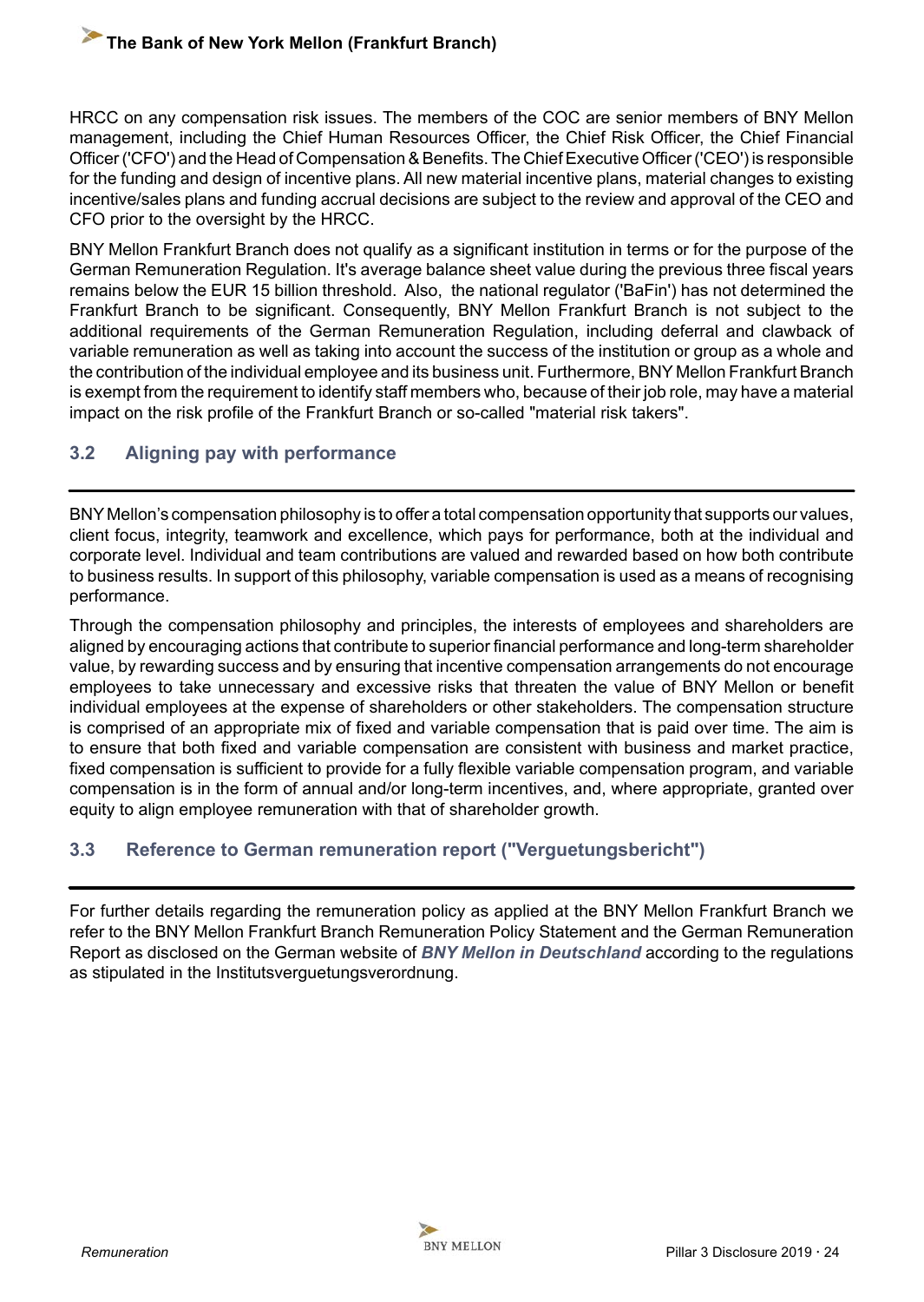## <span id="page-24-0"></span>**Appendix 1 Glossary of terms**

The following acronyms may be used in this document:

| Acronym           | <b>Description</b>                                                                                     | Acronym          | <b>Description</b>                                                         |  |  |
|-------------------|--------------------------------------------------------------------------------------------------------|------------------|----------------------------------------------------------------------------|--|--|
| <b>ABS</b>        | <b>Asset-Backed Securities</b>                                                                         | <b>CEO</b>       | <b>Chief Executive Officer</b>                                             |  |  |
| <b>ACPR</b>       | Autorite de Controle Prudentiel et                                                                     | <b>CEF</b>       | <b>Critical Economic Function</b>                                          |  |  |
|                   | de Resolution                                                                                          | CET <sub>1</sub> | <b>Common Equity Tier 1</b>                                                |  |  |
| <b>AFR</b>        | <b>Available Financial Resources</b>                                                                   | <b>CGB</b>       | <b>CASS Governance Body</b>                                                |  |  |
| <b>AIF</b>        | <b>Alternative Investment Fund</b>                                                                     | <b>CIS</b>       | <b>Collective Investment Scheme</b>                                        |  |  |
| <b>ALCO</b>       | <b>Asset and Liability Committee</b>                                                                   | COC              | <b>Compensation Oversight Committee</b>                                    |  |  |
| <b>AML</b>        | Anti-Money Laundering                                                                                  |                  | <b>CASS Operational Oversight</b>                                          |  |  |
| AS                | <b>Asset Servicing</b>                                                                                 |                  | Committee                                                                  |  |  |
| AT <sub>1</sub>   | <b>Additional Tier 1</b>                                                                               | <b>COREP</b>     | <b>Common Reporting</b>                                                    |  |  |
| <b>AUC</b>        | <b>Assets Under Custody</b>                                                                            | CQS              | <b>Credit Quality Steps</b>                                                |  |  |
| <b>BAC</b>        | <b>Business Acceptance Committee</b>                                                                   | <b>CRD</b>       | <b>Capital Requirements Directive</b>                                      |  |  |
| <b>BAU</b>        | Business as usual                                                                                      | <b>CRM</b>       | <b>Credit Risk Mitigation</b>                                              |  |  |
| <b>BaFin</b>      | <b>Federal Financial Supervisory</b><br>Authority / Bundesanstalt fur<br>Finanzdienstleistungsaufsicht | <b>CROC</b>      | <b>Credit Risk Oversight Committee</b>                                     |  |  |
|                   |                                                                                                        | <b>CRR</b>       | <b>Capital Requirements Regulation</b>                                     |  |  |
| <b>BDAS</b>       | <b>Broker-Dealer and Advisory</b>                                                                      | <b>CSD</b>       | <b>Client Service Delivery</b>                                             |  |  |
|                   | <b>Services</b>                                                                                        | <b>CSRSFI</b>    | Committee for Systemic Risks and<br>System-relevant Financial Institutions |  |  |
| <b>BDF</b>        | <b>Banque De France</b>                                                                                | <b>CSSF</b>      | Commission de Surveillance du                                              |  |  |
| <b>BEMCO</b>      | <b>Belgium Management Council</b>                                                                      |                  | <b>Secteur Financier</b>                                                   |  |  |
| BI                | Banca D'Italia                                                                                         | <b>CSTC</b>      | Capital and Stress Testing Committee                                       |  |  |
| <b>BNY Mellon</b> | The Bank of New York Mellon<br>Corporation                                                             | <b>CT</b>        | <b>Corporate Trust</b>                                                     |  |  |
| <b>BNY Mellon</b> | The Bank of New York Mellon                                                                            | <b>CTS</b>       | <b>Client Technology Solutions</b>                                         |  |  |
| SA/NV             | SA/NV                                                                                                  | DB               | Deutsche Bank                                                              |  |  |
| <b>BNY Mellon</b> | <b>BNY Mellon Trust &amp; Depositary</b><br>(UK) Limited                                               | <b>DNB</b>       | De Nederlandsche Bank                                                      |  |  |
| <b>TDUKL</b>      |                                                                                                        | <b>DVP</b>       | Delivery versus Payment                                                    |  |  |
| <b>BNYIFC</b>     | <b>BNY International Financing</b><br>Corporation                                                      | <b>EAD</b>       | Exposure at default                                                        |  |  |
| <b>BNY Mellon</b> | <b>BNY Mellon Service</b>                                                                              | EC               | <b>European Commission</b>                                                 |  |  |
| KG                | Kapitalanlage-Gesellschaft mbH                                                                         | ECL              | <b>Expected Credit Losses</b>                                              |  |  |
| <b>BRC</b>        | <b>Business Risk Committee</b>                                                                         | <b>ECAP</b>      | <b>Economic Capital</b>                                                    |  |  |
| <b>CASS</b>       | <b>Client Asset Sourcebook Rules</b>                                                                   | <b>ECB</b>       | European Central Bank                                                      |  |  |
| <b>CBI</b>        | <b>Central Bank of Ireland</b>                                                                         | <b>ECM</b>       | <b>Embedded Control Management</b>                                         |  |  |
| <b>CCF</b>        | <b>Credit Conversion Factor</b>                                                                        | <b>EEC</b>       | <b>EMEA Executive Committee</b>                                            |  |  |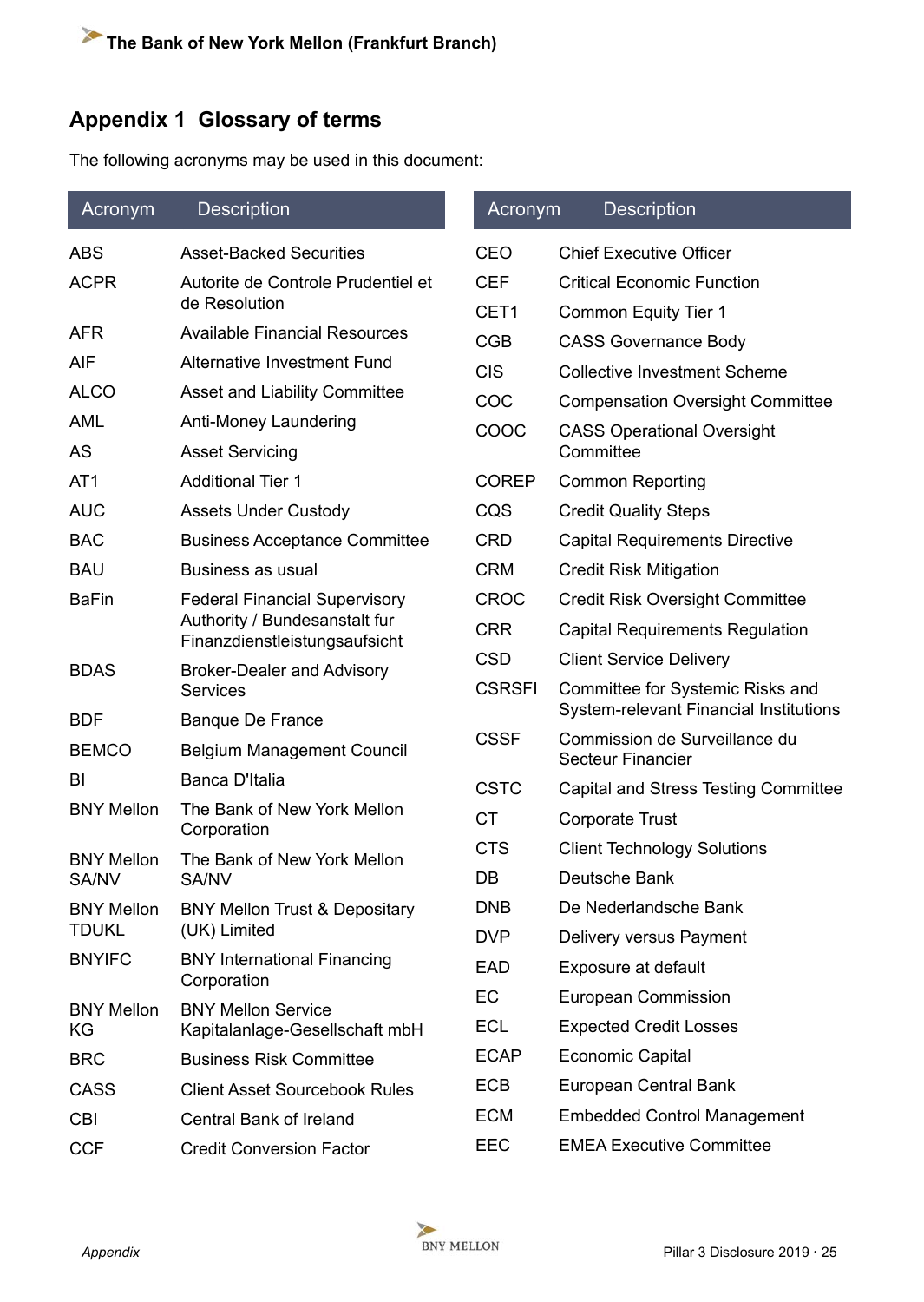#### Acronym Description

| <b>EHQLA</b> | <b>Extremely High Quality Liquid Assets</b>                          |
|--------------|----------------------------------------------------------------------|
| <b>EMEA</b>  | Europe, Middle East and Africa                                       |
| <b>ERGC</b>  | <b>EMEA Remuneration Governance</b><br>Committee                     |
| <b>ESRMC</b> | <b>EMEA Senior Risk Management</b><br>Committee                      |
| EU           | European Union                                                       |
| <b>EUR</b>   | Euro                                                                 |
| EWI          | <b>Early Warning Indicators</b>                                      |
| <b>ExCo</b>  | <b>Executive Committee</b>                                           |
| <b>FCA</b>   | <b>Financial Conduct Authority</b>                                   |
| <b>FMUs</b>  | <b>Financial market utilities</b>                                    |
| <b>FRS</b>   | <b>Financial Reporting Standard</b>                                  |
| <b>FSMA</b>  | <b>Financial Services and Markets</b><br>Authority                   |
| <b>FX</b>    | Foreign Exchange                                                     |
| G-SIFI       | <b>Global Systemically Important</b><br><b>Financial Institution</b> |
| <b>GCA</b>   | <b>Global Custody Agreement</b>                                      |
| <b>GSP</b>   | <b>Global Securities Processing</b>                                  |
| HLA          | <b>High-level Assessment</b>                                         |
| <b>HQLA</b>  | <b>High Quality Liquid Assets</b>                                    |
| <b>HRCC</b>  | <b>Human Resources Compensation</b><br>Committee                     |
| IAS          | <b>International Accounting Standards</b>                            |
| IASB         | <b>International Accounting Standards</b><br>Board                   |
| <b>ICA</b>   | <b>Internal Capital Assessment</b>                                   |
| <b>ICAAP</b> | <b>Internal Capital Adequacy Assessment</b><br>Process               |
| <b>ICRC</b>  | <b>Incentive Compensation Review</b><br>Committee                    |
| <b>IFRS</b>  | <b>International Financial Reporting</b><br>Standards                |
| ILAAP        | Internal Liquidity Adequacy<br><b>Assessment Process</b>             |
| ILG          | <b>Individual Liquidity Guidance</b>                                 |

## Acronym Description IRRBB Interest Rate Risk on Banking Book IMMS International Money Management System ISDA International Swaps and Derivatives Association ISM Investment Services and Markets IT Information Technology KRI Key Risk Indicator KYC Know your customer LCR Liquidity Coverage Ratio LERO Legal Entity Risk Officer LOB Line of Business LOD Line of Defense MiFID II Markets in Financial Instruments Directive II MNA Master Netting Agreements MRMG Model Risk Management Group MRT Material Risk Taker NAV Net Asset Value NBB National Bank of Belgium NoCo Nomination Committee NSFR Net Stable Funding Ratio O-SII Other systemically important institution OCI Other Comprehensive Income OEICs Open-ended Investment Companies ORMF Operational Risk Management Framework ORSA Operational Risk Scenario Analysis P/L Profit and Loss PFE Potential Future Exposure PRA Prudential Regulatory Authority RCoB Risk Committee of the Board RCSA Risk and Control Self-Assessment RM Risk Manager RMC Risk Management Committee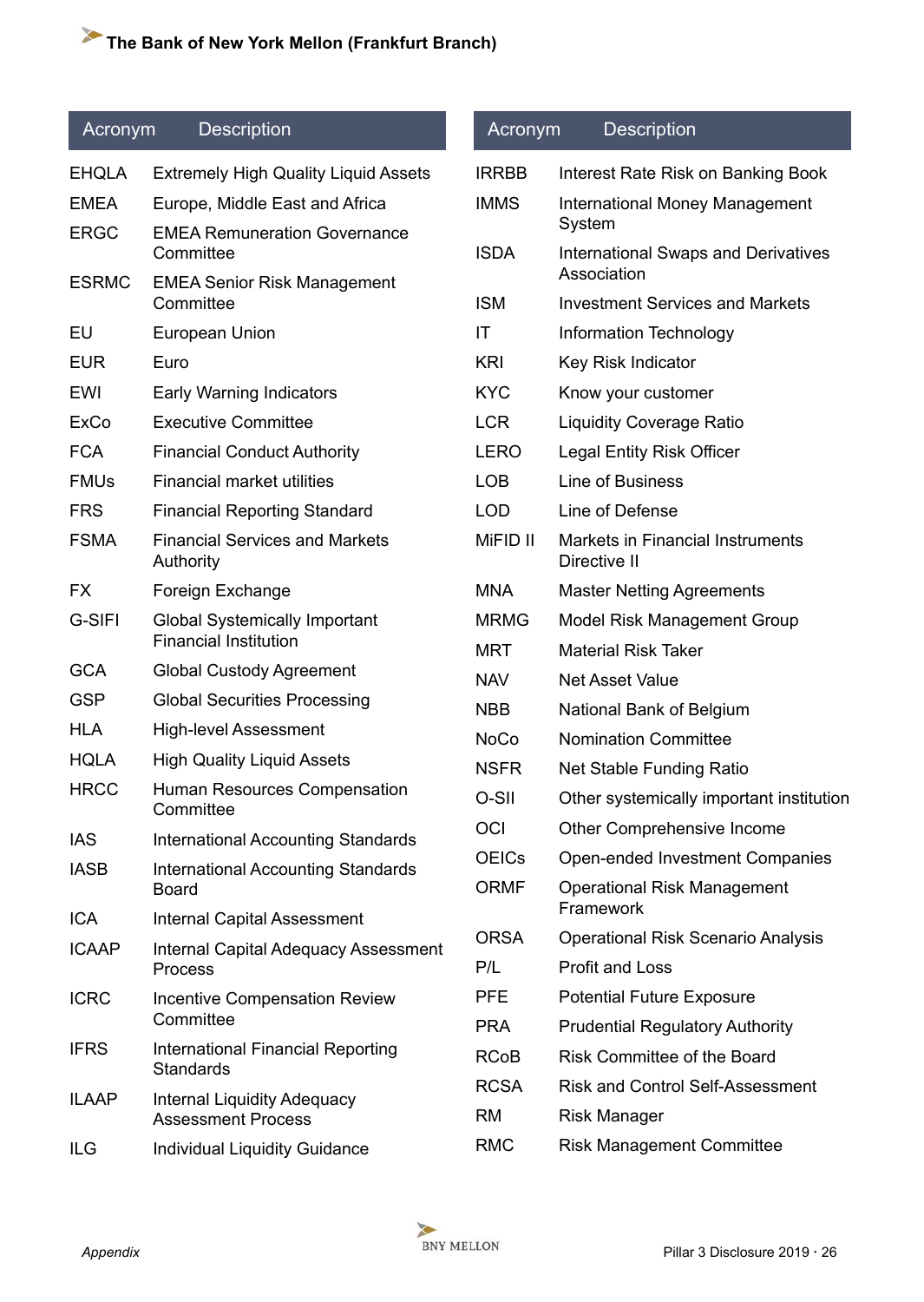| Acronym     | <b>Description</b>                           |
|-------------|----------------------------------------------|
| RMP         | <b>Risk Management Platform</b>              |
| RRP         | <b>Recovery and Resolution Planning</b>      |
| RW          | Risk-weight                                  |
| RWA         | <b>Risk Weighted Assets</b>                  |
| SA          | <b>Standardised Approach</b>                 |
| <b>SFT</b>  | <b>Security Financing Transaction</b>        |
| SI D        | Service Level Description                    |
| <b>SREP</b> | Supervisory review and evaluation<br>process |
| SRO         | Senior Risk Officer                          |

The following terms may be used in this document:

**Basel III:** The capital reforms and introduction of a global liquidity standard proposed by the Basel Committee on Banking Supervision ('BCBS') in 2010

**BIPRU:** Prudential sourcebook for banks, building societies and investment firms

**Brexit:** The United Kingdom's referendum decision to leave the EU

**CRD IV:** On 27 June 2013, the European Commission published, through the Official Journal of the European Union, its legislation for a Capital Requirements Directive ('CRD') and Capital Requirements Regulation ('CRR'), which together form the CRD IV package. Amendments published on 30 November 2013 were made to the Regulation. The package implements the Basel III reforms in addition to the inclusion of new proposals on sanctions for non-compliance with prudential rules, corporate governance and remuneration. CRD IV rules apply from 1 January 2014 onwards, with certain requirements set to be phased in

**Capital Requirements Directive ('CRD'):** A capital adequacy legislative package issued by the European Commission and adopted by EU member states

**Capital Requirements Regulation ('CRR'):** Regulation that is directly applicable to anyone in the European Union and is not transposed into national law

| <b>Acronym</b> | <b>Description</b>                                                   |
|----------------|----------------------------------------------------------------------|
| T&D            | <b>Trust &amp; Depositary</b>                                        |
| T1/ T2         | Tier 1 / Tier 2                                                      |
| TCR            | <b>Total Capital Requirements</b>                                    |
| <b>TIRC</b>    | Technology and Information Risk<br>Council                           |
| <b>TLAC</b>    | <b>Total Loss-Absorbing Capacity</b>                                 |
| <b>UCITS</b>   | Undertakings for Collective Investment<br>in Transferable Securities |
| /aR            | Value-at-Risk                                                        |

**Common Equity Tier 1 capital:** The highest quality form of regulatory capital under Basel III comprising common shares issued and related share premium, retained earnings and other reserves excluding the cash flow hedging reserve, less specified regulatory adiustments

**Core Tier 1 capital:** Called-up share capital and eligible reserves plus equity non-controlling interests, less intangible assets and other regulatory deductions

**Credit risk mitigation ('CRM'):** A technique to reduce the credit risk associated with an exposure by application of credit risk mitigants such as collateral, guarantees and credit protection

**Derivatives:** A derivative is a financial instrument that derives its value from one or more underlying assets, for example bonds or currencies

**Exposure:** A claim, contingent claim or position which carries a risk of financial loss

**Exposure at default ('EAD'):** The amount expected to be outstanding, after any credit risk mitigation, if and when a counterparty defaults. EAD reflects drawn balances as well as allowance for undrawn amounts of commitments and contingent exposures over a one-year time horizon

**Financial Conduct Authority ('FCA'):** The Financial Conduct Authority regulates the conduct of financial firms and, for certain firms, prudential standards in the UK. It has a strategic objective to ensure that the relevant markets function well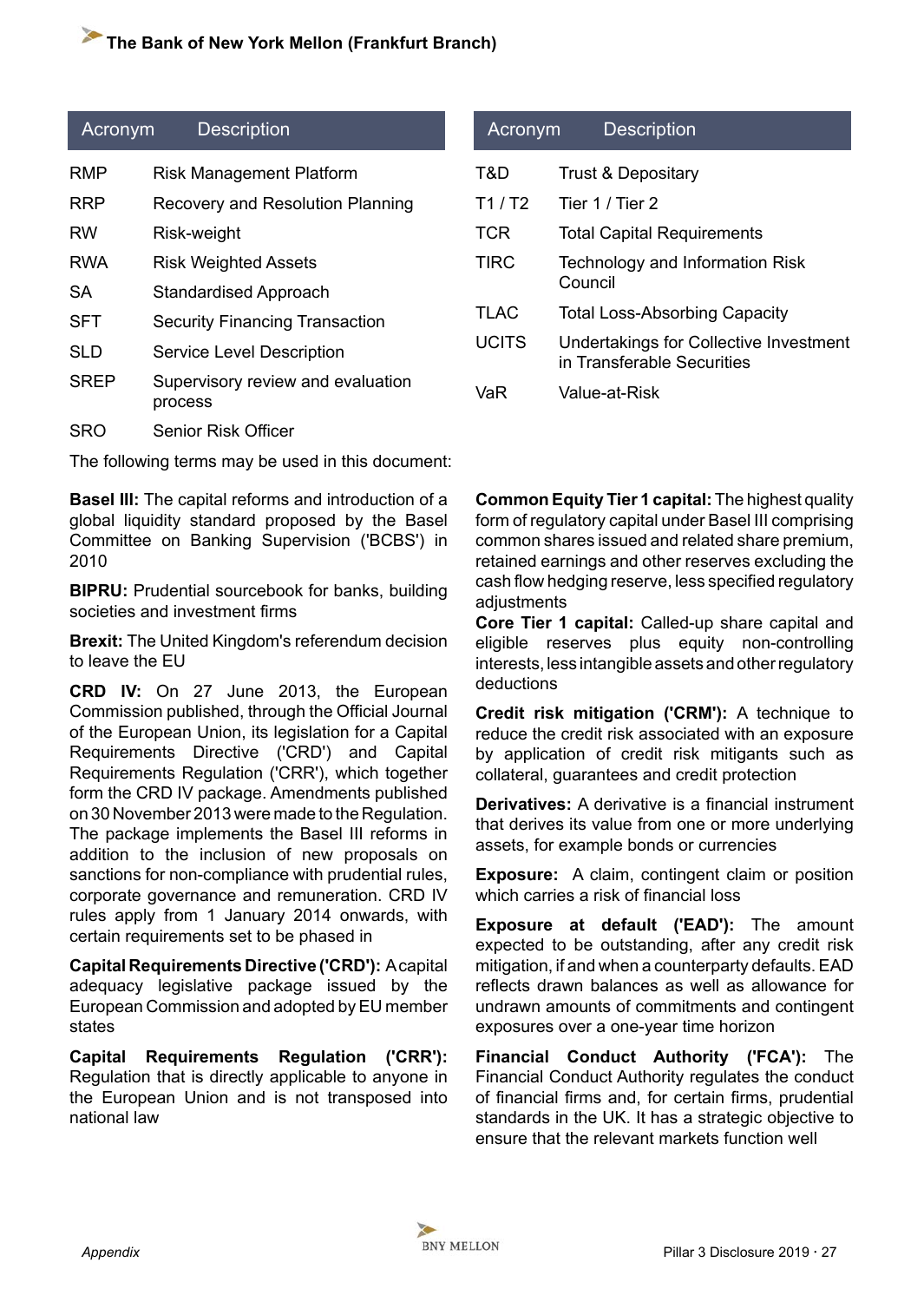**High-level Assessment ('HLA'):** An assessment of the quality of controls in place to mitigate risk and residual risk. Residual risk is assessed as high, moderate to high, moderate, moderate to low and low with direction anticipated

**Institutions:** Under the Standardised Approach, institutions are classified as credit institutions or investment firms

**Internal Capital Adequacy Assessment Process ('ICAAP'):** The group's own assessment of the levels of capital that it needs to hold through an examination of its risk profile from regulatory and economic capital viewpoints

**ISDA Master Agreement:** A document that outlines the terms applied to a derivatives transaction between two parties. Once the two parties have agreed to the standard terms, they do not have to renegotiate each time a new transaction is entered into

**Key Risk Indicator ('KRI'):** Key Risk Indicators are used by business lines to evaluate control effectiveness and residual risk within a business process

**Master Netting Agreement:** An agreement between two counterparties that have multiple contracts with each other that provides for the net settlement of all contracts through a single payment in the event of default or termination of any one contract

**Pillar 3:** The part of Basel III that sets out information banks must disclose about their risks, the amount of capital required to absorb them and their approach to risk management. The aim is to encourage market discipline and improve the information made available to the market

**Prudential Regulation Authority ('PRA'):** The statutory body responsible for the prudential supervision of banks, building societies, credit unions, insurers and major investment firms in the UK. The PRA is a subsidiary of the Bank of England

**Residual maturity:** The period outstanding from the reporting date to the maturity or end date of an exposure

**Risk appetite:** A definition of the types and quantum of risks to which the firm wishes to be exposed

**Risk and Control Self-Assessment ('RCSA'):** Risk and Control Self-Assessment is used by business lines to identify risks associated with their key business processes and to complete a detailed assessment of the risk and associated controls

**Risk Governance Framework:** The risk governance framework has been developed in conjunction with BNY Mellon requirements. Key elements of the framework are:

- Formal governance committees, with mandates and defined attendees
- Clearly defined escalation processes, both informally (management lines) and formally (governance committees, board, etc.)
- A clear business as usual process for identification, management and control of risks
- Regular reporting of risk issues

**Risk Management Committee ('RMC'):** A committee which meets monthly to provide governance on risk related items arising from the business of the group

**Risk-weighted Assets ('RWA'):** Assets that are adjusted for their associated risks using weightings established in accordance with CRD IV **requirements** 

**Standardised Approach ('SA'):** Method used to calculate credit risk capital requirements using the Basel III, CRD IV, CRR model supplied by the BCBS. The SA model uses external credit assessment institution ratings and supervisory risk weights supplied by external credit assessment agencies

**Tier 2 capital:** A component of regulatory capital under Basel III, mainly comprising qualifying subordinated loan capital, related non-controlling interests and eligible collective impairment allowances

**Value-at-Risk ('VaR'):** A measure of the potential loss at a specified confidence level from adverse market movements in an ordinary market environment